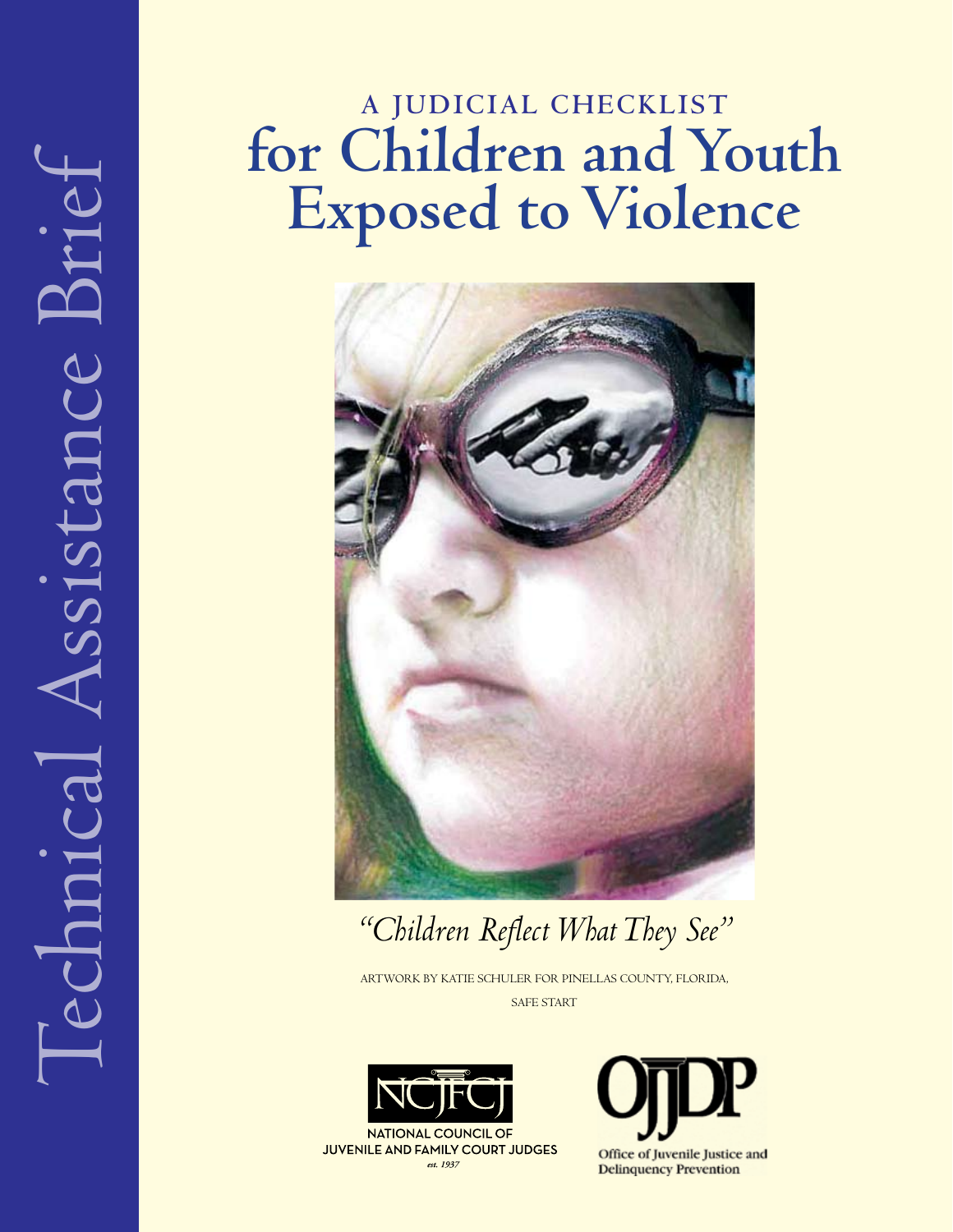*National Council of Juvenile and Family Court Judges Permanency Planning for Children Department* 

Sophie Gatowski, Ph.D. Assistant Director 

Alicia Summers, M.S. Research Assistant

Paula Campbell, M.A. Communications Specialist 

Candice Maze, J.D. NCJFCJ Consultant

The development of this *Technical Assistance Brief* was made possible thanks to the generous support of the U.S. Department of Justice, Office of Justice Programs, Office of Juvenile Justice and Delinquency Prevention (OJJDP) and the oversight of Kristen Kracke, OJJDP Program Manager. The authors would like to thank Dr. Joy Osofsky and Judge Cindy Lederman for their valuable work in the field of children's exposure to violence and their thoughtful comments during the development of the *Checklist for Children and Youth Exposed to Violence*. Finally, we would like to express our sincere gratitude to the judges who tested the *Checklist* in their courtrooms, dedicating their precious time and energy to help create a more pertinent and useful judicial tool.

This *Technical Assistance Brief* was supported by Grant No. 2002-JW-BX-K001 awarded by the Office of Juvenile Justice and Delinquency Prevention, Office of Justice Programs, U.S. Department of Justice. Points of view or opinions in this document are those of the author and do not necessarily represent the official position or policies of the U.S. Department of Justice or the National Council of Juvenile and Family Court Judges.

Reproduction of this publication for non-commercial education and information purposes is encouraged. Reproduction of any part of this publication must include the copyright notice and attribution to: *A Judicial Checklist for Children and Youth Exposed to Violence,* published by the National Council of Juvenile and Family Court Judges, Reno, Nevada, 2006.

© 2006, National Council of Juvenile and Family Court Judges. All rights reserved.

Mary V. Mentaberry Executive Director National Council of Juvenile and Family Court Judges

Christine Bailey, M.A., J.D. **Director** Permanency Planning for Children Department National Council of Juvenile and Family Court Judges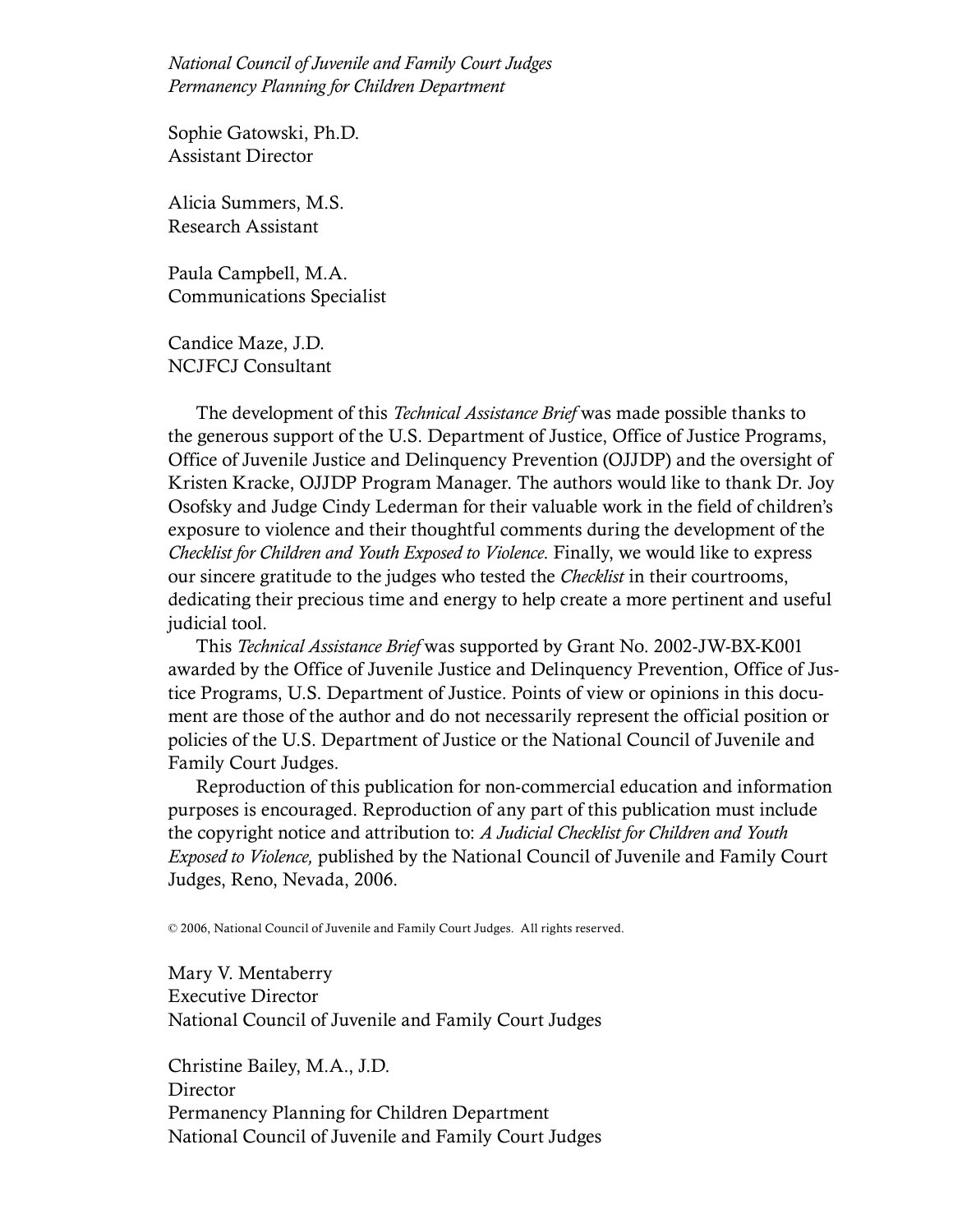# Why Judges Need to Know About Children and Youth Who are Exposed to Violence

 $\blacktriangleright$  very day in America, juvenile and family court judges make critical, life-alter- $\blacksquare$  ing decisions that impact thousands of children and their families. Although juvenile and family courts primarily focus on the issues bringing the family into the court system, judges and advocates are in a unique position to assess what other forms of violence have impacted the child or youth. With the authority to access resources and to ensure that children and families receive appropriate services and protection, juvenile and family court judges are also well-positioned to promote changes in the court system, and community-wide, to more effectively address, and even prevent, children's exposure to violence in their homes and communities.

Conceived and funded by the U.S. Department of Justice, Office of Justice Programs, Office of Juvenile Justice and Delinquency Prevention (OJJDP) as part of its Safe Start Initiative, this publication is a collaborative effort to provide accessible information and a useful reference tool for judges and practitioners in juvenile and family courts about children's exposure to violence. This *Technical Assistance Brief* provides:

- $\leftrightarrow$  A broad overview of children and youth exposure to (or witnessing of) domestic violence and community violence.
- A brief discussion of the effects on children and youth of exposure to violence.
- $\blacklozenge$  A Checklist for Children and Youth Exposed to Violence.
- A review of several promising community collaborations that employ a multidisciplinary approach in responding to children's exposure to violence.
- A list of references for further information about this complex topic.

Between 2000 and 2005, the Safe Start Demonstration Project was implemented in 11 sites located in diverse settings (e.g., urban, rural and tribal communities) throughout the United States. During this time, more than 15,500 children exposed to violence and their families were identified and, when appropriate, provided mental health treatment and services to address their multiple needs. Under the aegis of this demonstration project several key sectors worked together in unique partnerships to facilitate and provide services and treatment to these children and families: 1) law enforcement, 2) mental health, 3) domestic violence, and 4) family/dependency court.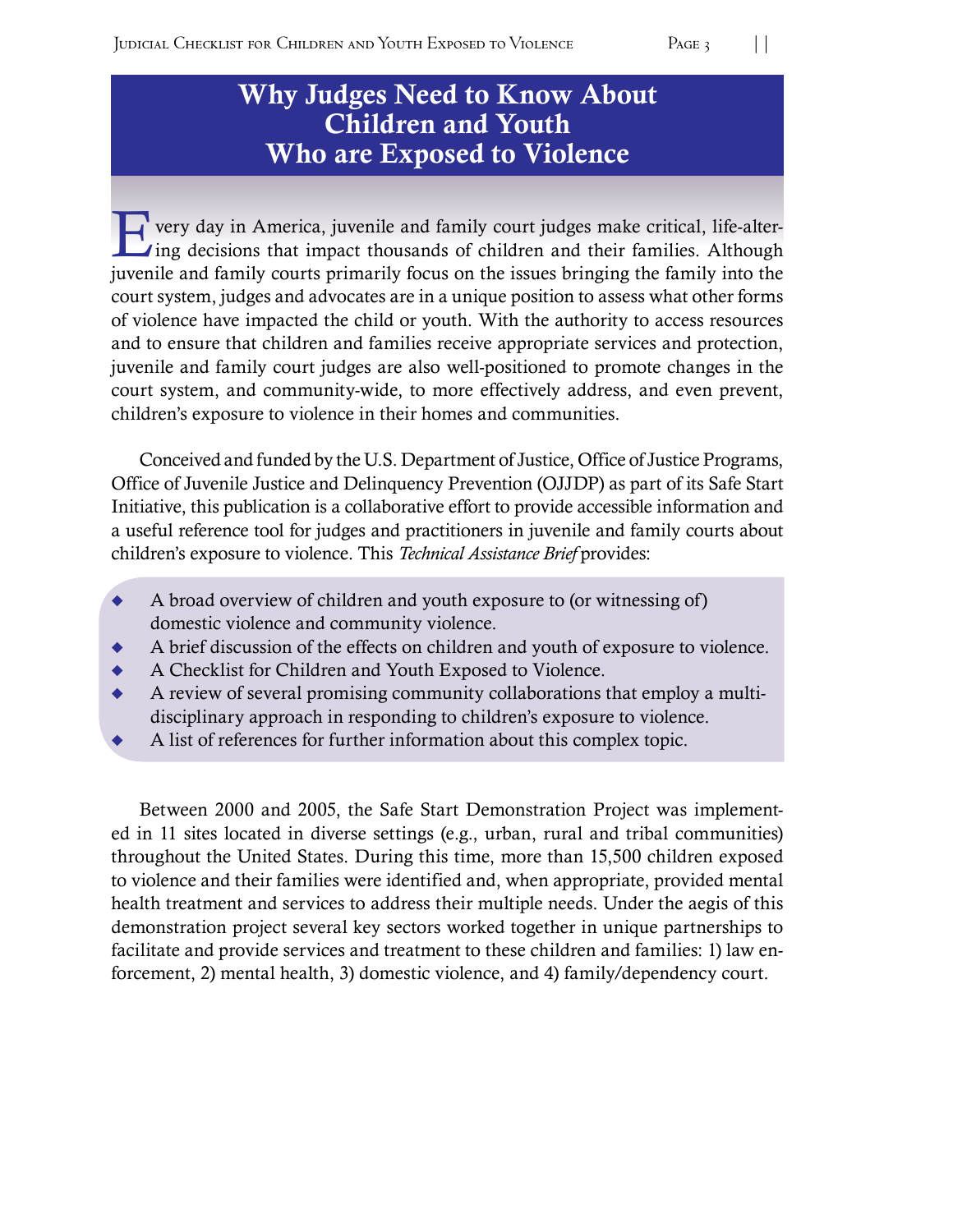# **Safe Start Demonstration Project** Accomplishments 2000-2005

of this demonstration project: The following accomplishments characterized the work

- $\blacklozenge$ Developed new working relationships between sectors around children exposed to violence;
- $\blacklozenge$ Developed comprehensive and coordinated systems of care for children exposed to violence;
- $\blacklozenge$ Institutionalized knowledge, skills, and tools for responding to children exposed to violence among service providers and their organizations;
- $\blacklozenge$ Demonstrated the capacity to change policy for children exposed to violence at the state level; and
- $\ddot{\bullet}$ Demonstrated that with treatment, it is possible to reduce the impact of exposure to violence on children.

In five of the Safe Start Demonstration sites, court consultation and judicial leadership substantially contributed to improved outcomes for children exposed to violence and their families.

The experience of the Safe Start Demonstration Project provides a wealth of knowledge for community driven system change initiatives focused on reducing the impact of child exposure to violence.

# Safe Start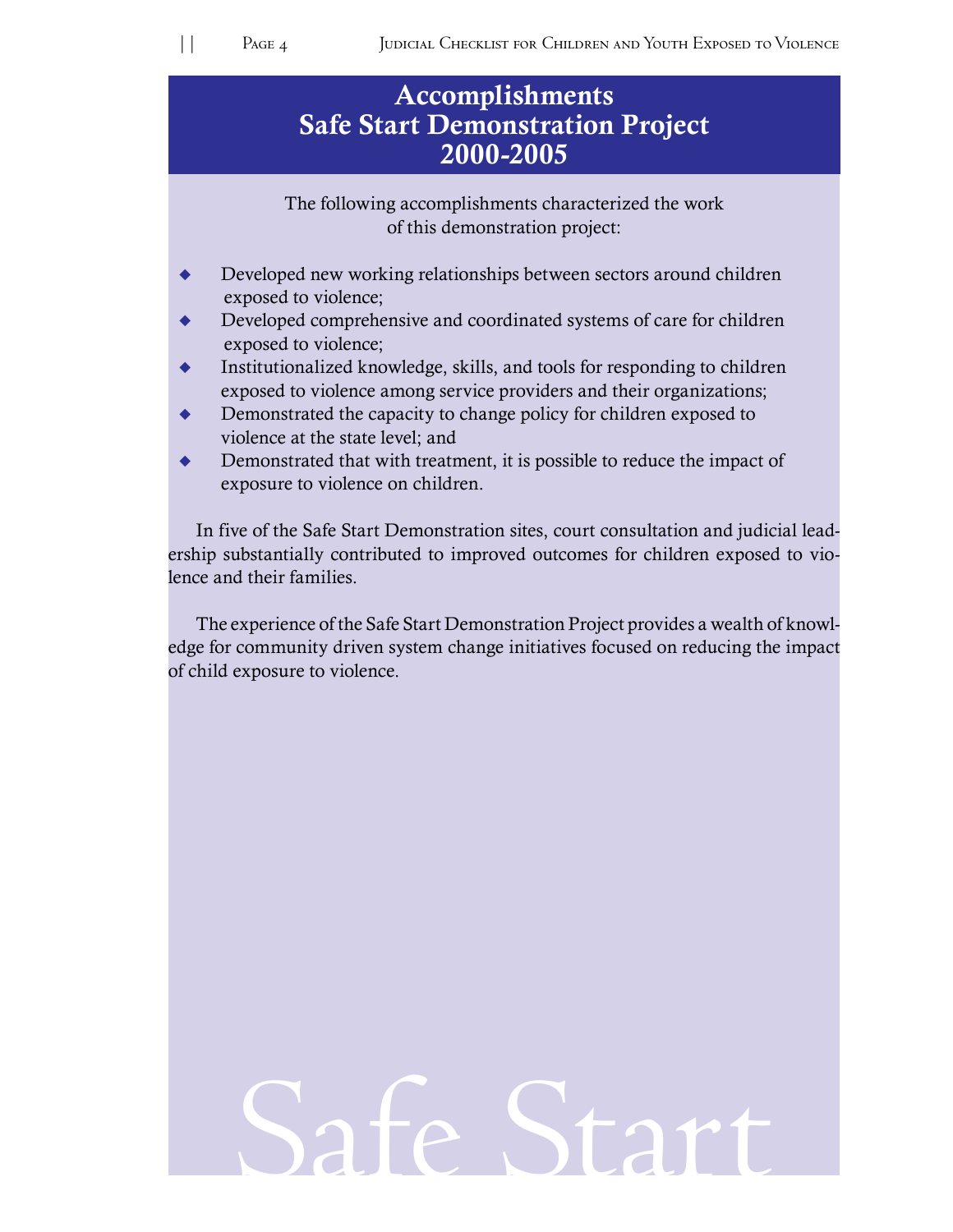# What Judges Need to Know About Children and Youth Exposure to Violence

I any children and youth in our nation's juvenile and family courts are exposed to multiple acts of violence in their families and communities. This violence may or may not be directly related to the family's involvement with the court system; however, exposure to violence may very well impact a young person's current and future development and well-being. 'Exposure to violence' is an inclusive term that encompasses both *directly* experiencing violence, such as child abuse or physical assault by a peer, as well as being the *indirect* victim of violence as a witness of a violent act, such as a child observing or hearing a violent fight between her parents, seeing a neighborhood shooting or seeing bruises on her weeping mother's face after being abused by her boyfriend (OJJDP, 2004; Fantuzzo and Mohr, 1999).<sup>1</sup> Although children may be directly or indirectly exposed to various forms of violence (i.e. child maltreatment, teen dating abuse, bullying at school, etc.), this publication specifically focuses on children and youth as *witnesses* to epidemic levels of violence in their homes and in their neighborhoods.

Children's exposure to violence is a complex and multi-layered problem that occurs in the even more complex and broad context of social problems and individual issues (i.e. poverty, substance abuse, physical and mental health issues). Research findings to date underscore the complex nature of the real and potential impact of children's exposure to domestic and community violence (Osofsky, 1997; Osofsky 1999; OJJDP, 2004). While judges and other practitioners would benefit from continued and further investigation in this area, the research that has been conducted along with the experiences of court-agency-community collaborations has generated valuable information. We do know that:

- $\ddot{\bullet}$ Children's exposure to violence in their homes and communities is pervasive and is especially prevalent among children and youth from 'at-risk' families and neighborhoods.
- $\ddot{\bullet}$ Witnessing and/or hearing violence at home or in their communities affects children in similar, if not worse, ways than being direct victims of abuse or violence.
- $\ddot{\bullet}$ Children and youth who are exposed, directly or indirectly, to one form of violence (i.e. child abuse) are at risk of further exposure to other forms of violence.
- $\ddot{\bullet}$ Many interconnected factors determine the physical, psychological, behavioral and emotional impact of children's exposure to violence.
- $\ddot{\bullet}$ Exposure to violence is often only one of many stressors that children from violent homes and neighborhoods must cope with.
- $\ddot{\bullet}$ Domestic and community violence often impacts children's parents and/or primary caregivers, which, in turn, further affects children's ability to cope with their own traumatic experiences.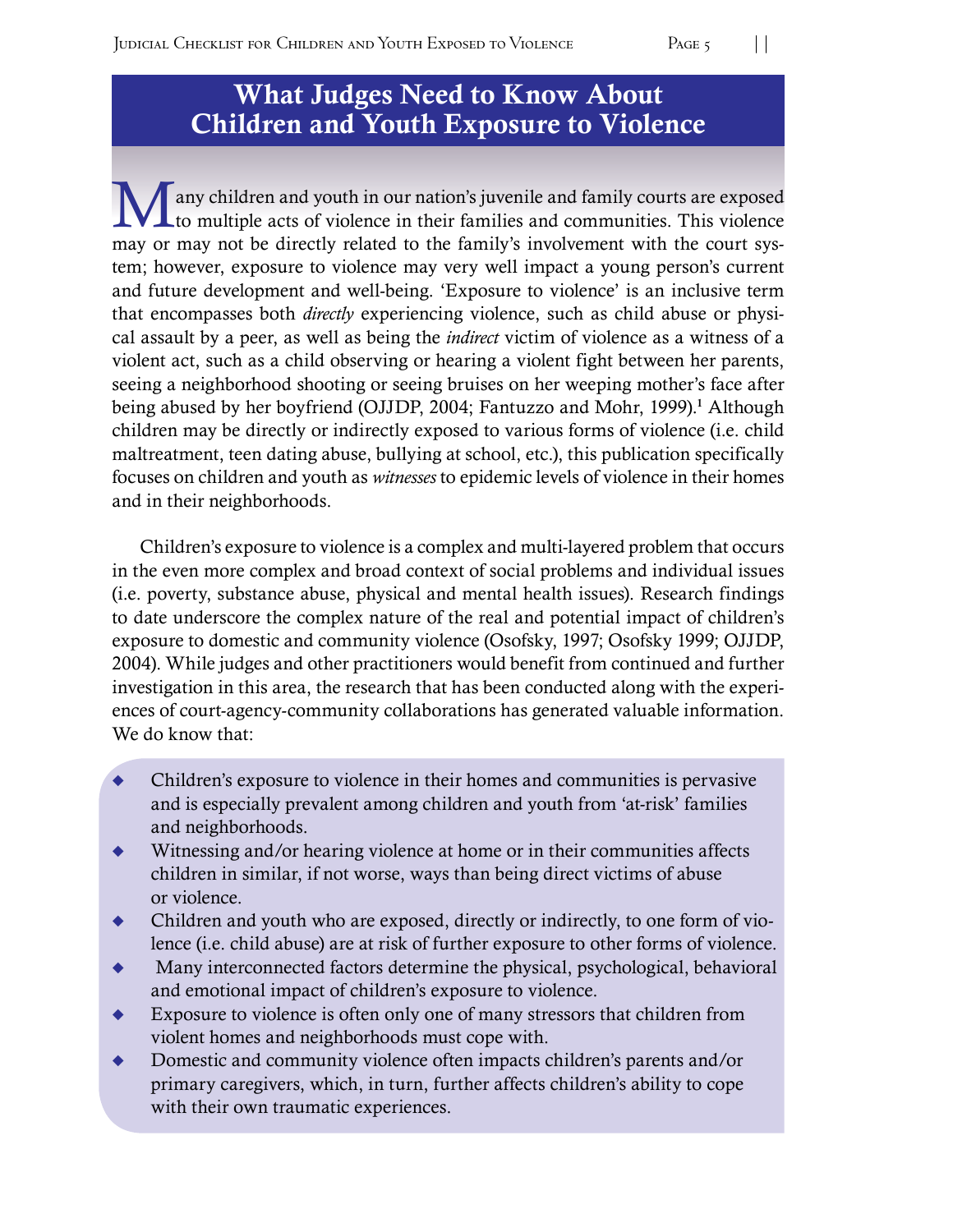The questions posed in the Checklist are informed by a review of existing research and practice, and suggest areas that judges and child welfare professionals might explore when a child or youth has been exposed to violence. Inquiring into the existence of family and community violence and the physical, emotional and psychological damage that can result, will hopefully lead to better informed decision-making, case planning and service provision, as well as a positive change in practice.

#### *Domestic Violence*

Domestic violence affects every cultural, racial and socio-economic segment of our population. Domestic violence is a pattern of assaultive and coercive behaviors that is used by one intimate partner to control another. A batterer asserts control of his or her partner through one or more acts of intimidating physical violence, sexual



her abusive husband to pursue a better life for her two-year-old son. Karen moved, got an unlisted phone number, filed for divorce and made arrangements to obtain a temporary injunction. Despite her best efforts to seek safety, her soon-to-be ex-husband tracked her down at their toddler's day care center and viciously stabbed her. He kidnapped their terrified son, drove to a nearby park and set himself on fire. The traumatized child sat frozen in the back seat of the car where the police later found him." (Maze, 2004).

assault or credible threat of physical violence (Bancroft  $&$  Silverman, 2002). The batterer's pattern of control and intimidation can involve primarily physical abuse of one intimate partner by another and/or can be psychological, economic or sexual in nature (Bancroft & Silverman). Anyone from any race, ethnicity or economic status can be a victim or a batterer. Even so, most batterers are violent only towards their family in the home and most are men (Bancroft & Silverman).<sup>2</sup> Conservative estimates have determined that annually 1.5 million women in the U.S. are assaulted by their intimate partners (NIH and CDC, July 2000).

Children are present in the households experiencing domestic violence at more than twice the rate they are present in similar homes in the general population (Fantuzzo & Mohr, 1999). It is believed that each year more than 3.3 million children witness physical and verbal abuse with violence ranging from insults and hitting to fatal assaults with guns and knives (Osofsky, 1999).<sup>3</sup> A child who witnesses domestic violence may see his father beating his mother or may be locked in a closet listening to his father berating and battering his mother. Parents may

be unaware that their children are watching, listening and learning from these violent episodes, and often they do not understand the devastating blow that has been dealt to the child's present and long-term development (Maze, 2004). Young children are at even higher risk of exposure to domestic violence. One study found that children ages five and under are more likely than older children to be exposed to multiple incidents of domestic violence during a six-month period (Fantuzzo  $&$  Mohr, 1999).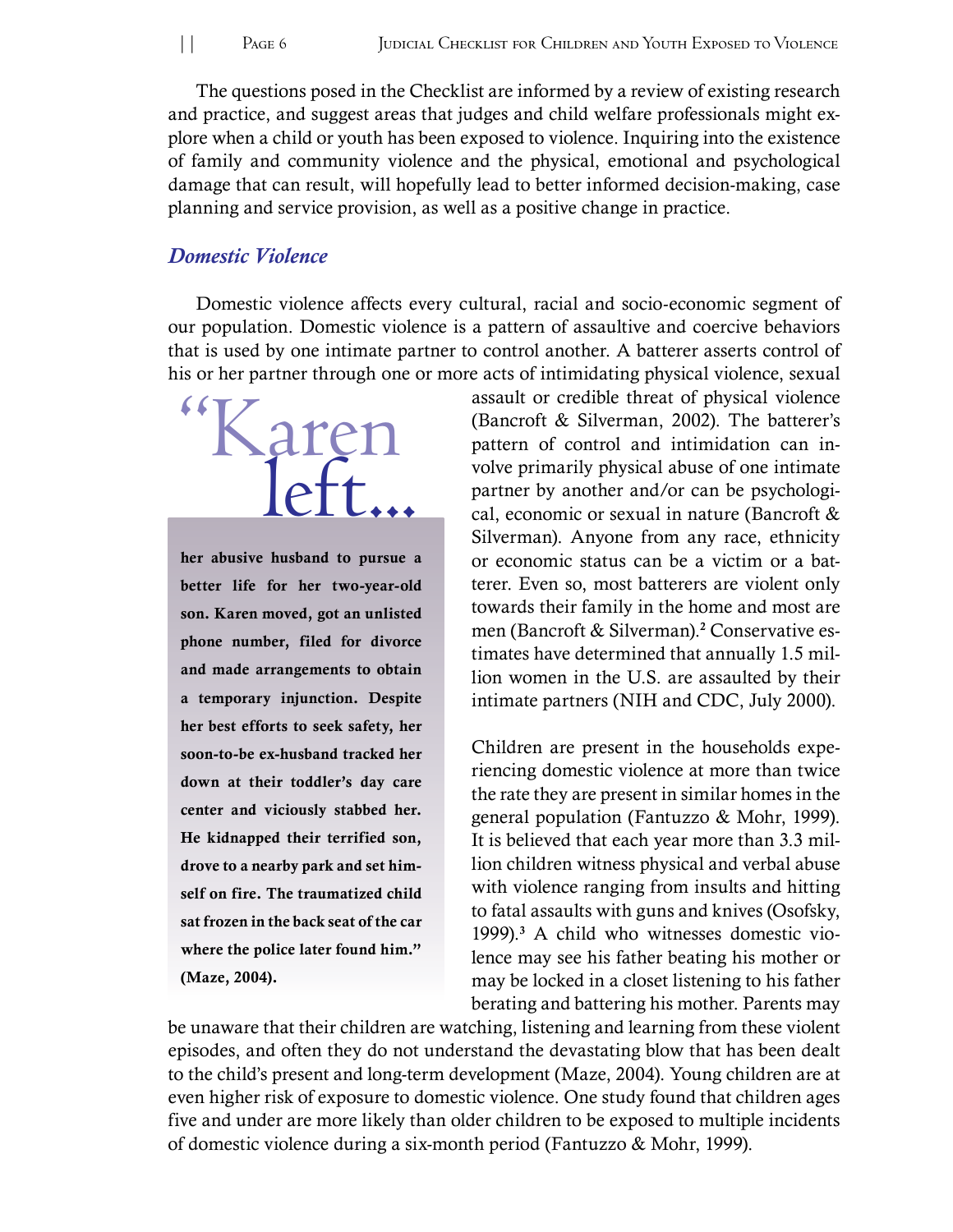Children who witness domestic violence learn that violence is an inevitable and acceptable part of intimate relationships and they learn how to use aggression to control others and to resolve interpersonal conflicts (Osofsky, 2003). In fact, one study reported that recent exposure to domestic violence was a significant factor in predicting a child's violent behavior outside the home (Edleson, 2004). Boys and girls may be affected differently by their experiences with domestic violence. A 1991 study found that boys exposed to domestic violence were more likely to approve of violence than their female counterparts (Edleson). Children and youth exposed to domestic violence are also more likely to experience teen dating violence, as either the victim or the perpetrator (Wolfe & Jaffe, 1999). Young people victimized in teen dating relationships are more likely to become victims of adult domestic violence (Wekerle & Wolfe, 1999).

Children who witness domestic violence also face the increased threat of becoming victims of child abuse and neglect. In fact, there is an estimated 30-60 percent overlap between child maltreatment and domestic violence (Edleson, 1999). In a study that examined medical records of 116 mothers referred to a hospital setting for child maltreatment, 45% of the mothers' records suggested or indicated they had been abused at some point in their lives (Osofsky, 2003). A similar Boston study found 59% of the mothers of abused and neglected children had suggestions of battering by an intimate partner in their medical history. With respect to certain forms of child maltreatment, children exposed to violence between a parent and his or her intimate partner are at a higher risk for sexual abuse than children from non-violent households (OJJDP, 2004; Fantuzzo & Mohr, 1999).

Domestic violence further impacts children by compromising the ability of the abused parent, often the mother, to meet her children's emotional and physical safety needs, both of which are heightened in families where violence is the norm (Osofsky, 2004). Battered by their partners and often powerless to stop his abuse of her children, victimized mothers may themselves be suffering from depression and anxiety that renders them emotionally unavailable and sometimes even abusive towards their children (Osofsky, 1995, 1997).<sup>4</sup> Less discussed, but of equal importance, is the impact the batterer's behavior has on the entire family dynamic, especially positive parenting efforts by the mother (Bancroft  $&$  Silverman, 2002). Even for battered mothers who are parenting well despite their own victimization, it is not uncommon for a batterer/ father to undermine her efforts by preventing her from attempting to comfort and soothe their frightened or crying child (Bancroft & Silverman).

#### *Community Violence*

Almost nine million American adolescents have witnessed serious violence during their lifetime, including shootings, knifings, sexual assault, muggings, robberies or threats with a weapon (Sheehan, 1997).<sup>5</sup> Many of the children in our urban juvenile and family court systems come from high crime urban communities where they are at even greater risk for witnessing extremely violent acts (Osofsky, 1999). In fact, homicide is the second leading cause of death for people ages 15-24 and the third leading cause of death among elementary school children (Fick, et al, 1997).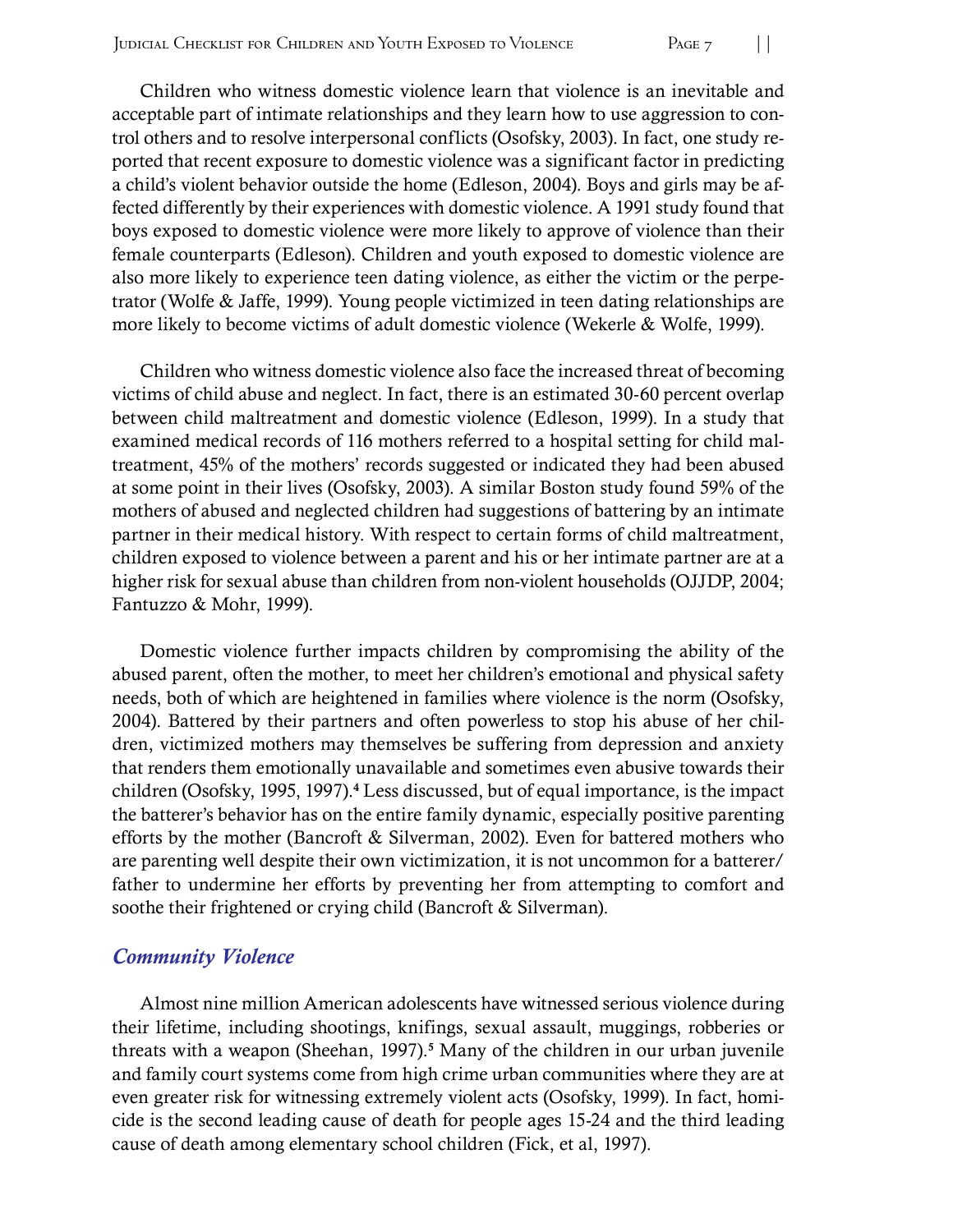The violent environments in which these children attempt to survive virtually ensure that they will be exposed to *community violence*; that is, they will witness or experience acts of interpersonal violence perpetrated by those to whom they are not intimately related (Jenkins & Bell, 1997).

 *"Mothers...* 

living in areas where the level of violence is high often teach their children to watch television lying prone and to sleep beneath the window sills to avoid random bullets that might fly through the windows." (Osofsky, 1995, citing National Commission on Children, 1991).

In a 1992 study of inner-city New Haven, Connecticut children, 40% reported witnessing at least one violent crime in the past year and almost all 8th graders reported knowing someone who had been killed (Fick et al, 1997). In another study of 146 urban, inner-city children, 42% had seen someone shot and 37% had seen someone stabbed (Sheehan,

1997). This study also revealed that 21% of the children and youth lived with someone who had been shot and 16% lived with someone who had been stabbed (Sheehan). In a survey of 200 high school students, 60.6% reported seeing a shooting and 47% had seen a stabbing (Jenkins & Bell, 1997). Nearly half of these youth reported being shot at some point during their lives (Id.). In a New Orleans study of 53 African American mothers in a low-income, high-crime neighborhood with children ages 9-12, 91% had witnessed some type of violence in their neighborhoods, with 51% of the fifth graders reporting being victims of violence (Fick et al, 1997).

Very young children are also exposed to violence. In a Washington, D.C. survey, mothers reported that 61% of their first and second graders had witnessed violence (Osofsky, 1999). Subsequent child interviews indicated even higher levels of exposure to community violence by infants and toddlers (Osofsky). Even babies are witnesses to their violent neighborhoods, although they are affected in slightly different ways than their older counterparts (Zeanah  $&$  Scheeringa, 1997). Infants are not able to understand what they are seeing when a shooting or stabbing takes place, thus, they are spared some of the direct trauma associated with witnessing shootings or stabbings. However, because infants' development is enormously dependent on the availability of nurturing and consistent caregiving, anything that negatively impacts their parents will have a profound effect on the baby's required emotional support system (Zeanah & Scheeringa).

The development of children who grow up experiencing 'chronic community violence' is altered by their constant exposure to dangerous and threatening situations (Fick et al, 1997). These children are inhibited from engaging in the basic developmental task of exploring their environments, learning (and believing) that it is not safe to go past their front door (Jenkins & Bell, 1997). Children chronically exposed to community violence also have an altered interpretation of the world, and grow up believing that 'might makes right;' and believing that the man with the gun is the one who gets the 'good things' in life (Fick et al, 1997; Perry, 1997). Exposure to commu-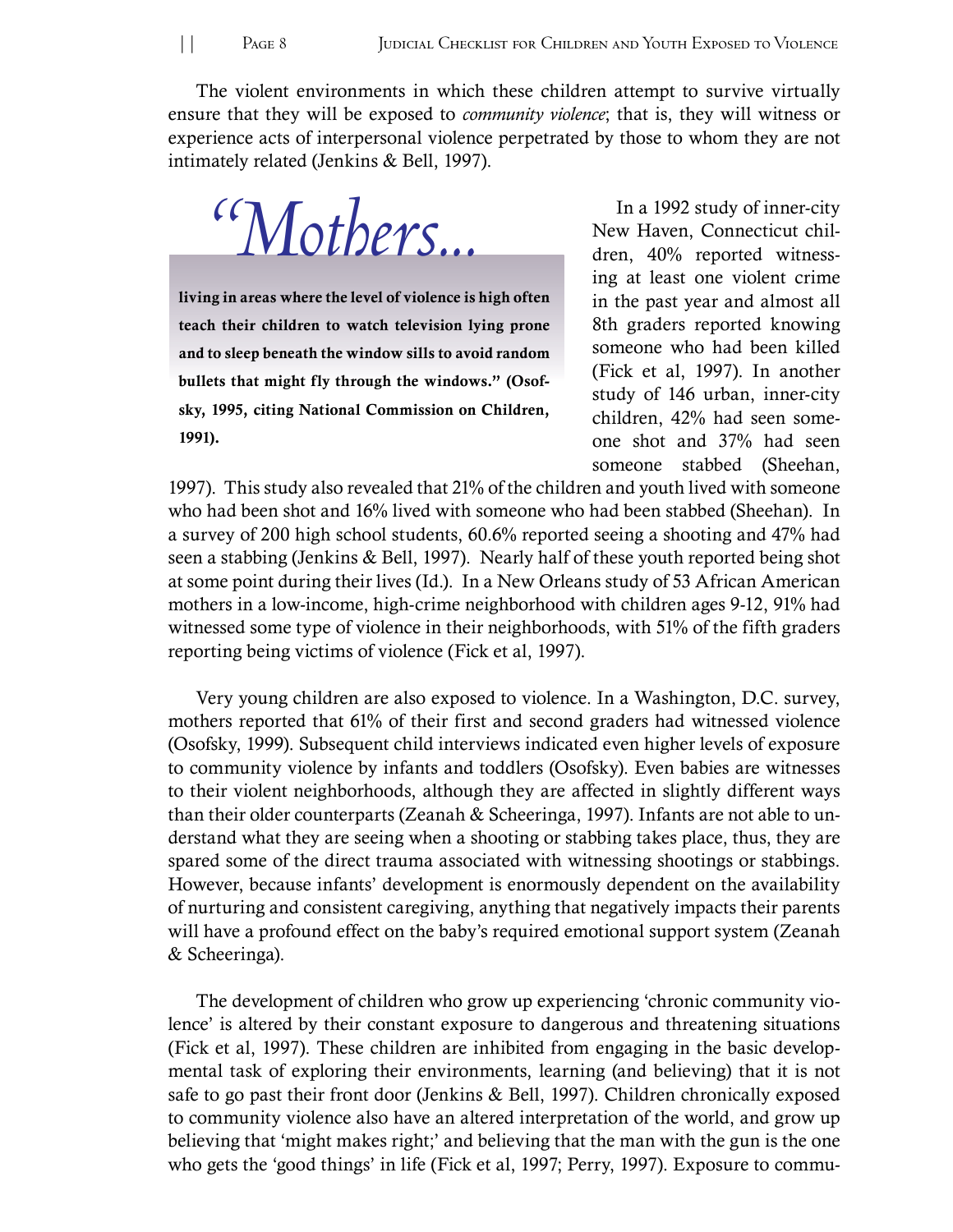

nity violence can also have the domino effect of exposing a child or youth to other types of violence. For example, children who experience violence in their neighborhoods may be vulnerable to bullying or related social difficulties with school peers due to problems regulating their emotions and handling social situations (OJJDP, 2004). These children and youth wind up in juvenile courts as victims, perpetrators or both, never learning alternatives to violence for dealing with conflict, real or perceived (Perry, 1997).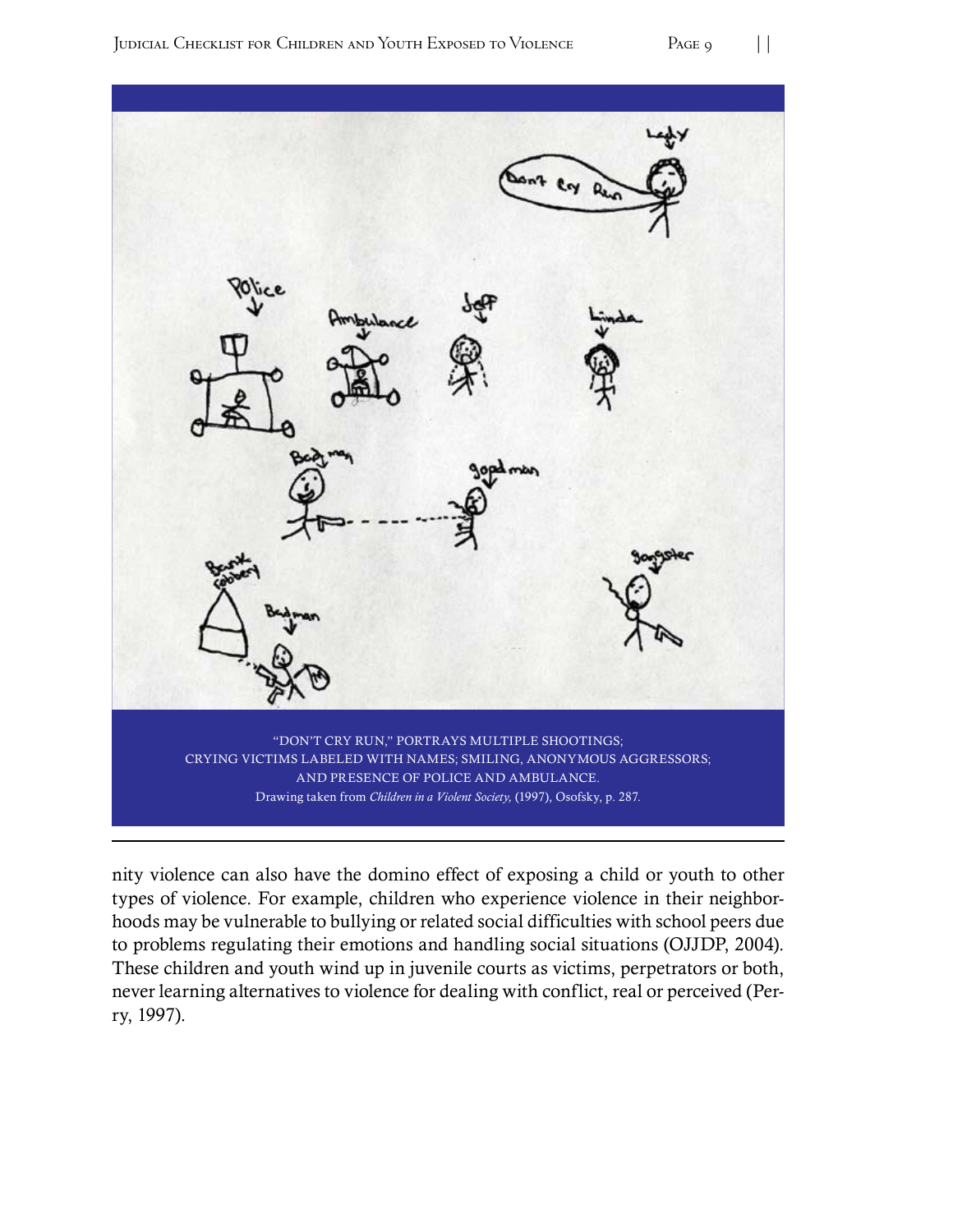Like children who witness domestic violence, children from violent neighborhoods are often unable to find relief or support at home. Similar to parents who are victims of domestic violence, parents in high violence neighborhoods experience frustration and fear because they are unable to ensure the safety of their children. Trying to cope with a very real inability to protect their children, these parents may be depressed and grief-stricken after losing a son or friend to community warfare (Osofsky, 1999). These parents may turn to alcohol or drugs in order to cope with their own losses. As parents or caregivers suffer from their own traumatizing experiences with violence, their children, who desperately need parental support and guidance, are forced to meet these needs elsewhere, sometimes leading to drug or gang involvement or other risk-taking behaviors.

Researchers are recognizing the interrelatedness of domestic violence and community violence (Fick et al, 1997). In the Washington, D.C. and New Orleans studies cited above, both of which were designed to study community violence, a 'significant relationship' was found between children's reports of exposure to community violence and intra-family conflict (Fick et al). Further research should investigate the independent and compounded effects on children being raised in violent homes in the context of violent communities (Fick et al).

#### *How Exposure to Violence Affects Children and Youth*

Because children are exposed to violence under a variety of specific life circumstances, it is challenging to link particular negative outcomes with specific types of exposure to violence (Zeanah  $&$  Scheeringa, 1997). This is especially true when the violence has occurred consistently throughout the child's life and is compounded by additional individual and family stressors, such as poverty, substance abuse or parental mental illness (Zeanah & Scheeringa). That said, exposure to violence can impact children on every level of their development and functioning. Because witnessing violence can have a traumatic effect on children, it is not uncommon for children chronically exposed to violence at home or in their neighborhoods to show symptoms of post-traumatic stress disorder (PTSD), even for very young children (Jenkins & Bell, 1997; Osofsky, 1999). 'Trauma' may be defined as "an exceptional experience in which powerful and dangerous stimuli overwhelm the child's capacity to regulate his or her affective state" (Marans  $&$  Adelman, 1997). When children are exposed to violence, the resulting feelings of insecurity and powerlessness undercut the required developmental task of mastery and competence in their environment (Marans  $&$  Adelman). Brain development may also be adversely affected by exposure to violence (Perry, 1997) as well as the development of a child's personality and belief system (Jenkins  $\&$ Bell, 1997).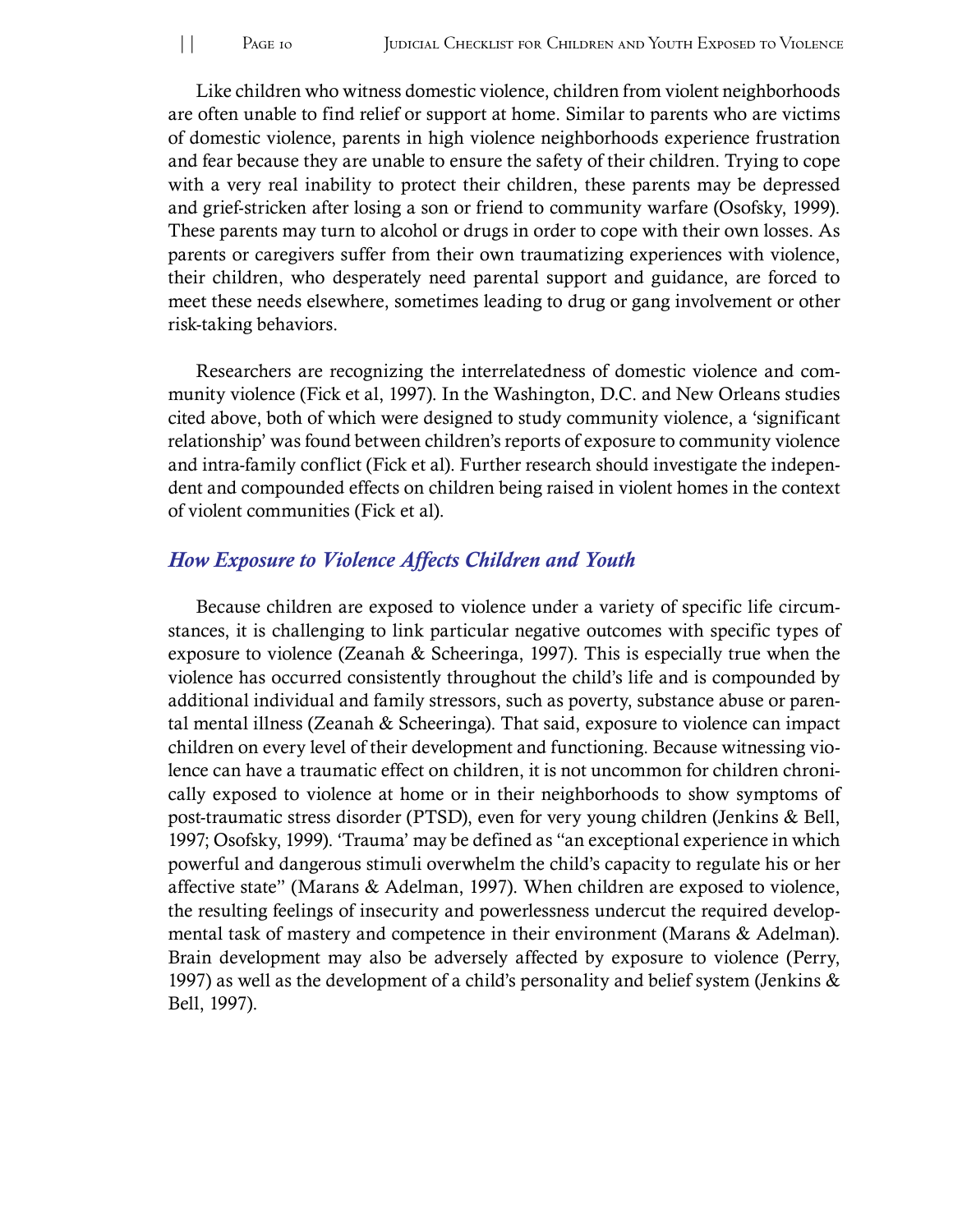In general, children who are exposed to violence may display various negative physical, psychological, cognitive and/or behavioral outcomes (Widom, 2000). These outcomes may be influenced by a child's gender (Widom). Boys and young men are more likely to 'externalize' their responses resulting in more aggressive behavior. Girls and young women typically 'internalize' their responses and display more depressionrelated responses to the same type of trauma. Furthermore, short-term effects of violence exposure can be different from long-term outcomes (Widom). The consequences of violence exposure may be exhibited in the following ways (Widom):

- $\blacklozenge$  Physically as minor injuries, brain damage or death.
- $\ddot{\bullet}$ Psychologically as chronic low self-esteem, anxiety, depression and/or self-destructive behavior (e.g. substance or alcohol abuse and suicide attempts).
- $\ddot{\bullet}$ Cognitively as attention problems, learning disorders and/or poor school performance.
- $\blacklozenge$ Behaviorally as difficulty interacting with peers, physical aggression and/or anti-social or violent behavior.

The actual impact on a particular child who has been exposed to one or more forms of violence depends on a number of factors, including (Osofsky, 1997; Edleson, 2004; Marans & Adelman, 1997):

- $\blacklozenge$ The child's age and developmental stage at the time of the exposure.
- $\ddot{\bullet}$ The type of violence to which the child was exposed, the child's proximity to the violent incident and the frequency of exposure to violence (one time episode or regular, ongoing occurrences).
- $\ddot{\bullet}$ The kind of neighborhood in which the child lives and the ability of community institutions (schools, churches, community centers) to respond to the child's exposure to violence.
- $\ddot{\bullet}$ The amount of quality support the child receives from caregivers and significant adults.
- $\blacklozenge$ The child's history of previous trauma.
- $\ddot{\bullet}$ The relationship between the child and the victim and/or perpetrator.
- $\ddot{\bullet}$ The level of violence in the child's family.
- $\ddot{\bullet}$ The presence of other stressors (e.g. substance and/or alcohol abuse, poverty, disability).
- $\blacklozenge$  The resiliency of the child.<sup>6</sup>

Children's responses to being exposed to violent acts are varied (Holden et al, 1998). Some children are considered 'resilient' and appear to be coping well despite exposure to violence<sup>7</sup> and some children are extremely distressed and exhibit a number of negative behaviors and symptoms of trauma (Holden et al). In general, the severity of each is affected by the presence and intensity of the factors listed above. Symptoms and behaviors are most serious when children are exposed to violence at a young age; the exposure is severe, pervasive and long lasting; and children lack a reliable caregiver and feel helpless and hopeless (Holden et al).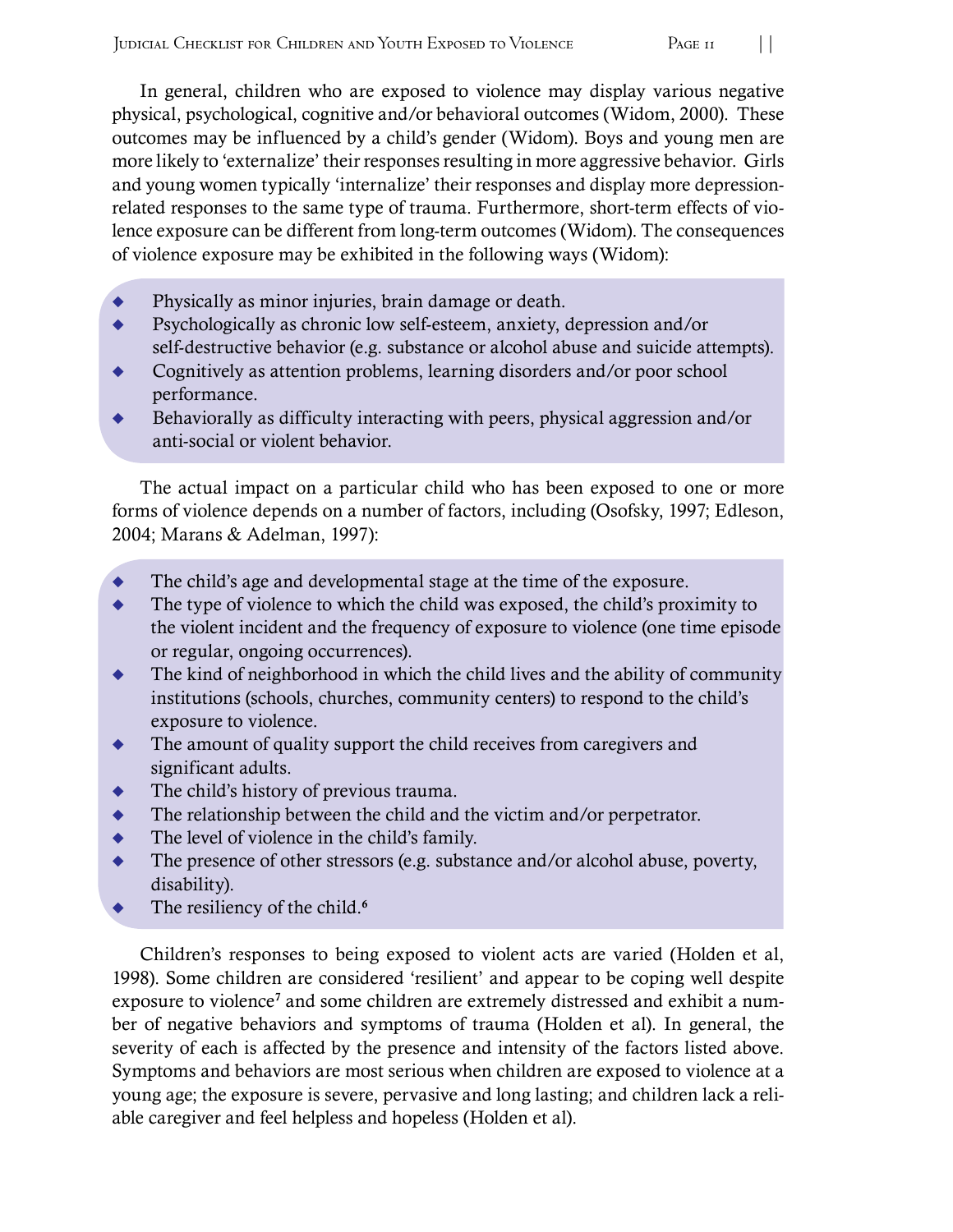

Children are also affected by exposure to violence in different ways depending on their age and stage in the developmental process (Osofsky, 1997, 1999; Marans  $&$  Adelman, 1997; Zeanah & Scheeringa, 1997). Infants and toddlers (children ages birth to three years-old) develop within the context of the mother-infant relationship (Marans  $\&$ Adelman, 1997; Zeanah & Scheeringa, 1997).<sup>8</sup> It is through the mother-infant relationship that the baby learns about himself/herself, others and the world. To develop properly, babies require reliable and consistent caregiving that attends to their basic survival needs as well as a safe environment in which to explore and master basic skills. When a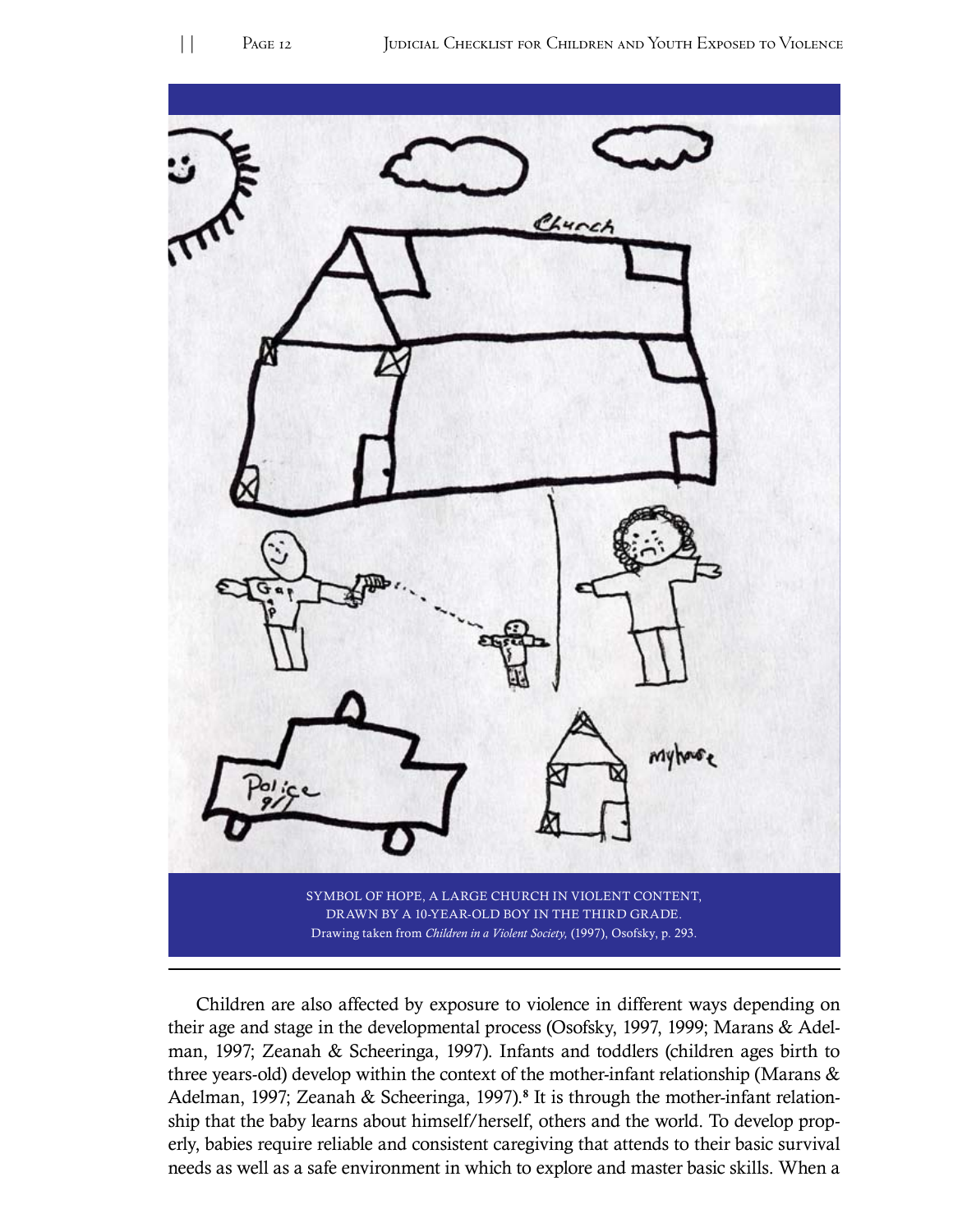baby's environment becomes dangerous and unpredictable, his/her natural tendency to explore and master their environment is thwarted and their ability to form secure attachments is threatened because the adults they depend on are unable to protect them from harm. Thus, babies try to rely on their own, immature coping mechanisms. For toddlers, whose developmental job is to work on increasing their independent mastery of skills and tasks while receiving support and reassurance from their parents, exposure to violence can instill doubt in their abilities as well as the reliability of supportive relationships. In response, toddlers may either avoid contact and relationship-building with potentially supportive adults or may become extremely clingy towards parents and display anxiety, inconsolability and sleep and toileting problems when separation is necessary.

During the preschool years (ages four to six), children are developing a sense of right and wrong, understanding the interplay and distinction of love and hate, and worry about the integrity of their bodies (Osofsky, 1999; Marans  $&$  Adelman, 1997). When they witness a shooting, they are concerned about whether their bodies will remain whole. When preschoolers observe violence between their parents, the development of their conscience is affected. Violence exposed preschool children display many of the same symptoms as babies, such as anxiety, avoidance, poor attention, demanding behavior, problems sleeping, eating and toileting as well as difficulties deciphering fact from reality (Marans & Adelman; Osofsky). School-age children (ages 7-12) are continuing to develop their intellectual, sensorimotor and social skills. During this phase of development, interactions with peers and admired adults or adolescents support the school-age child's autonomy and opens up a larger environment to explore and master. Problem-solving, higher tolerance for frustration and a clearer sense of right and wrong are the developmental tasks at this stage. Exposure to violence during this period can give rise to intense feelings of fear and helplessness; feelings that may lead to regression in school-age children by increasing their dependence on caregivers or causes chronic issues with certain aspects of healthy development.

Much of the research on the impact of children's exposure to violence has been focused on adolescents (Osofsky, 1999). Much of adolescent development is rooted in the struggle between dependence on parents and caregivers versus independence and forming close relationships with peers. The 'normal' development of an adolescent involves struggles with parents around basic care, cleanliness and preoccupation with immediate gratification of the teenager's own needs. Exposure to violence during the adolescent years can affect life at home and school and impacts a teenager's view of the world. For many of these adolescents, violence has dominated their lives since early childhood and has affected every stage of the developmental process discussed above. Adolescents may exhibit symptoms of PTSD and may also react severely to perceptions about their vulnerability that may be induced by a violent episode or chronic exposure to violence. Teens may make efforts to avoid further exposure, such as staying away from school, or to defend themselves by carrying weapons or joining a gang. These reactions, meant by the adolescent as protective measures, have the effect of further compounding the negative consequences of their exposure to violence.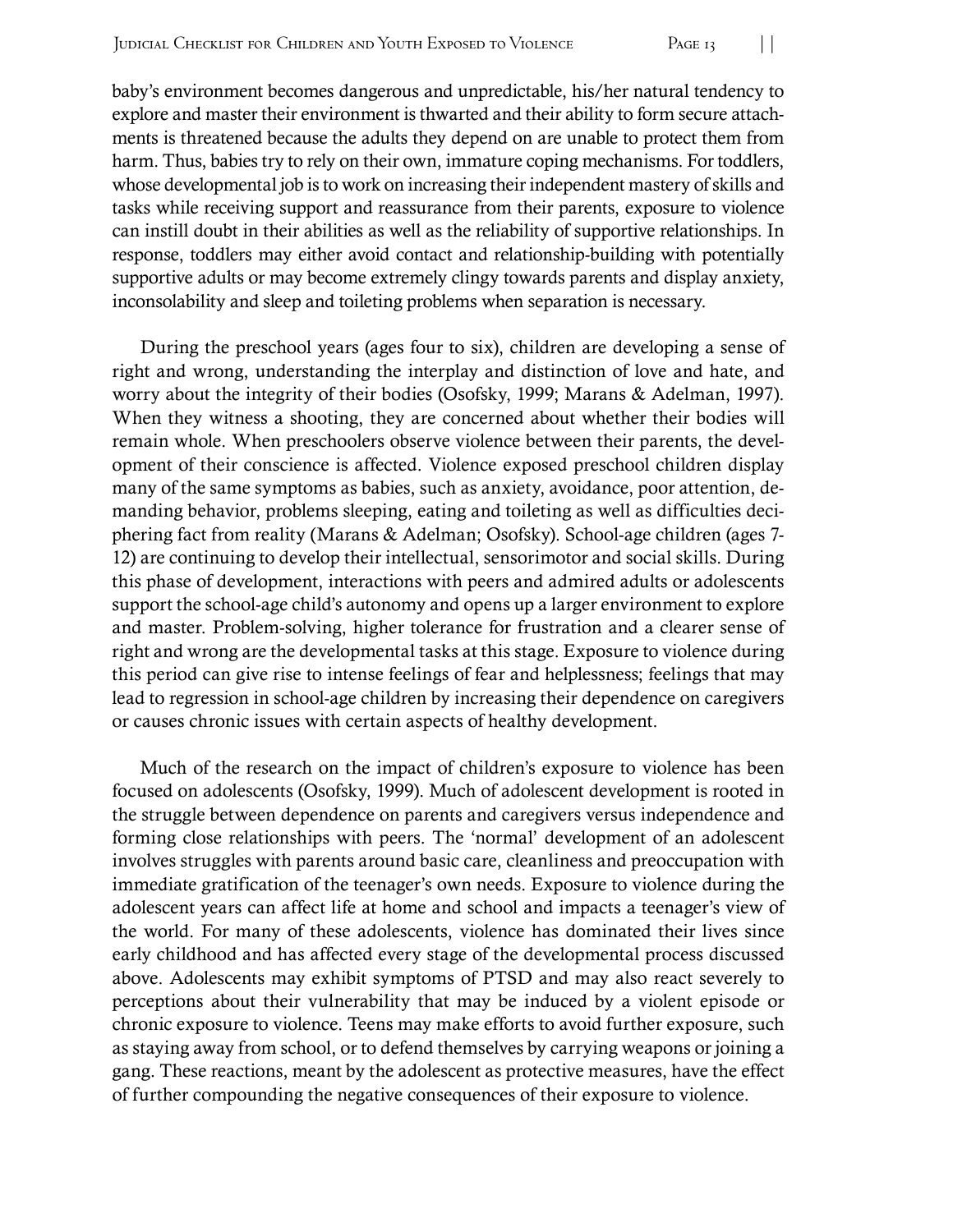## The Impact of Violence Exposure from Infancy to Adolescence

|                                                                                  | Infants & Toddlers                                                                                                                                                          | School Age                                                                                                                                                         | Adolescents                                                                                                                                                                                                                     |
|----------------------------------------------------------------------------------|-----------------------------------------------------------------------------------------------------------------------------------------------------------------------------|--------------------------------------------------------------------------------------------------------------------------------------------------------------------|---------------------------------------------------------------------------------------------------------------------------------------------------------------------------------------------------------------------------------|
| <b>HOW TRAUMA</b><br><b>AFFECTS</b><br><b>BEHAVIOR</b>                           | • Excessive irritability<br>· Immature behavior<br>• Sleep disturbances<br>· Emotional distress<br>• Fears of being alone                                                   | • Anxiety<br>• Depression<br>• Aggressiveness<br>• Sleep disturbances<br>• Attention difficulties<br>• Poor school perfor-<br>mance                                | • High levels of aggres-<br>sion & acting out<br>· Anxiety<br>• Problems in school<br>• Truancy<br>• Revenge seeking                                                                                                            |
| <b>HOW TRAUMA</b><br><b>INTERFERES</b><br><b>WITH</b><br><b>DEVELOPMENT</b>      | · Impedes normal<br>development of trust<br>and exploration which<br>leads to development<br>of autonomy; Regres-<br>sion in previously<br>mastered areas of<br>development | • Less likely to explore<br>and play freely; Lower<br>motivation to master<br>their environment;<br>Regression in previ-<br>ously mastered areas<br>of development | • Chronic exposure to<br>family & community<br>violence throughout<br>lives interferes with<br>early development of<br>trust and autonomy<br>and later development<br>of healthy, non-vio-<br>lent relationships with<br>others |
| <b>HOW SYMPTOMS</b><br><b>OF TRAUMA ARE</b><br><b>DISPLAYED</b>                  | • Repeated experienc-<br>ing of traumatic event;<br>Avoidance; Numbing<br>of affect; Increased<br>arousal                                                                   | · Nightmares; fears of<br>leaving their homes;<br>Numbing of affect;<br>Feeling 'jumpy' or<br>'scared'                                                             | • Similar to those of<br>soldiers coming back<br>from war: Distract-<br>ibility; Intrusive and<br>unwanted fears/<br>thoughts; feelings of<br>not belonging                                                                     |
| <b>HOW CHILDREN</b><br><b>RESPOND TO</b><br><b>WITNESSING</b><br><b>VIOLENCE</b> | • Fear of being near<br>the scene where<br>violence took place;<br>afraid to sleep or<br>having nightmares;<br>limited range of<br>emotion during play                      | • Children worry<br>about what they could<br>have done to prevent<br>violence; Greater un-<br>derstanding of 'inten-<br>tionality' of violence                     | • Give up hope; Do<br>not expect to live<br>through adolescence<br>or early adulthood;<br>Deadened to feelings<br>of pain; Attachment<br>to gangs                                                                               |

(Osofsky 1995, 1997, 1999, 2003; Marans & Adelman, 1997; OJJDP, 2004; Zeneah & Scheeringa, 1997)

Despite the serious consequences of children's exposure to violence, there is still hope. A growing body of research shows that, surprisingly, many children exposed to trauma are no worse off than their non-exposed peers (Edleson, 2004; Jenkins & Bell, 1997). Much depends on the balance of 'risk' factors and 'protective' factors, both of which can be long-term (enduring) or short-term (transient) (Cicchetti, 1989). When a risk factor such as poverty is an enduring feature of a child's life, this is seen as increasing the child's vulnerability to the potential negative consequences of trauma (Cicchetti). When poverty is only a transient feature of a child's life, it is considered a 'challenge' rather than an agitating risk factor. Conversely, an enduring protective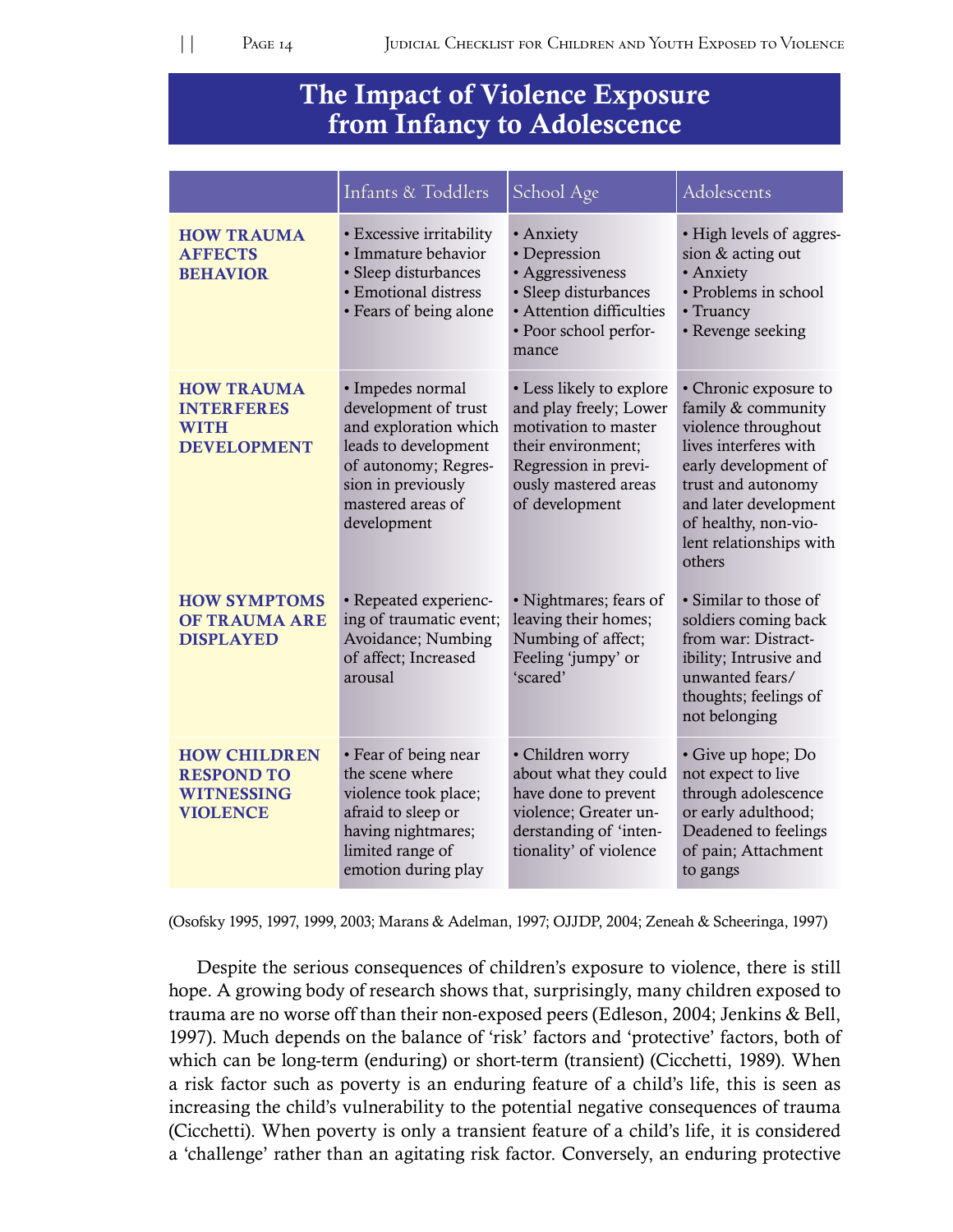factor such as the support of a caring and functional adult can serve as a protective factor, mediating the negative consequences of exposure to violence. However, when the supportive adult is merely a temporary aspect of the child's life, he or she serves more as a buffer or shield against the more insidious outcomes of exposure to violence (Cicchetti).

A child's *resiliency* (also called invulnerability) is rooted in three essential protective factors (Osofsky, 1999; Bancroft & Silverman, 2002). First and foremost, resiliency studies indicate that children who are the least impacted by exposure to violence are those children who have a strong relationship with a caring and competent adult. Thus, positive and supportive parenting by a mother, father or significant adult, can support a child's normal development in the face of distressing circumstances (Osofsky, 1999). Second, research shows that 'safe havens'—usually schools, community centers and churches—in communities fraught with violence can physically protect children from violence and can minimize its impact (Osofsky). Schools and community centers provide peer support, a key element in reducing anxiety for children exposed to trauma. Additionally, strengthening community supports is one of the most effective means for sustaining parents also trying to cope with raising their children in a violent community. Finally, some children are simply better equipped to respond less negatively to trauma. Along with a number of protective traits, most importantly, resilient children have above average intelligence as well as good attention and interpersonal skills (Osofsky).

Additional factors that support resilience include the development of a child's natural athletic, scholastic or artistic talents, a child's ability to avoid self-blame and the strength of their peer relationships (Bancroft  $&$  Silverman, 2002). Interventions by legal and social services systems need to build and/or capitalize on protective factors to minimize the impact of children's exposure to violence.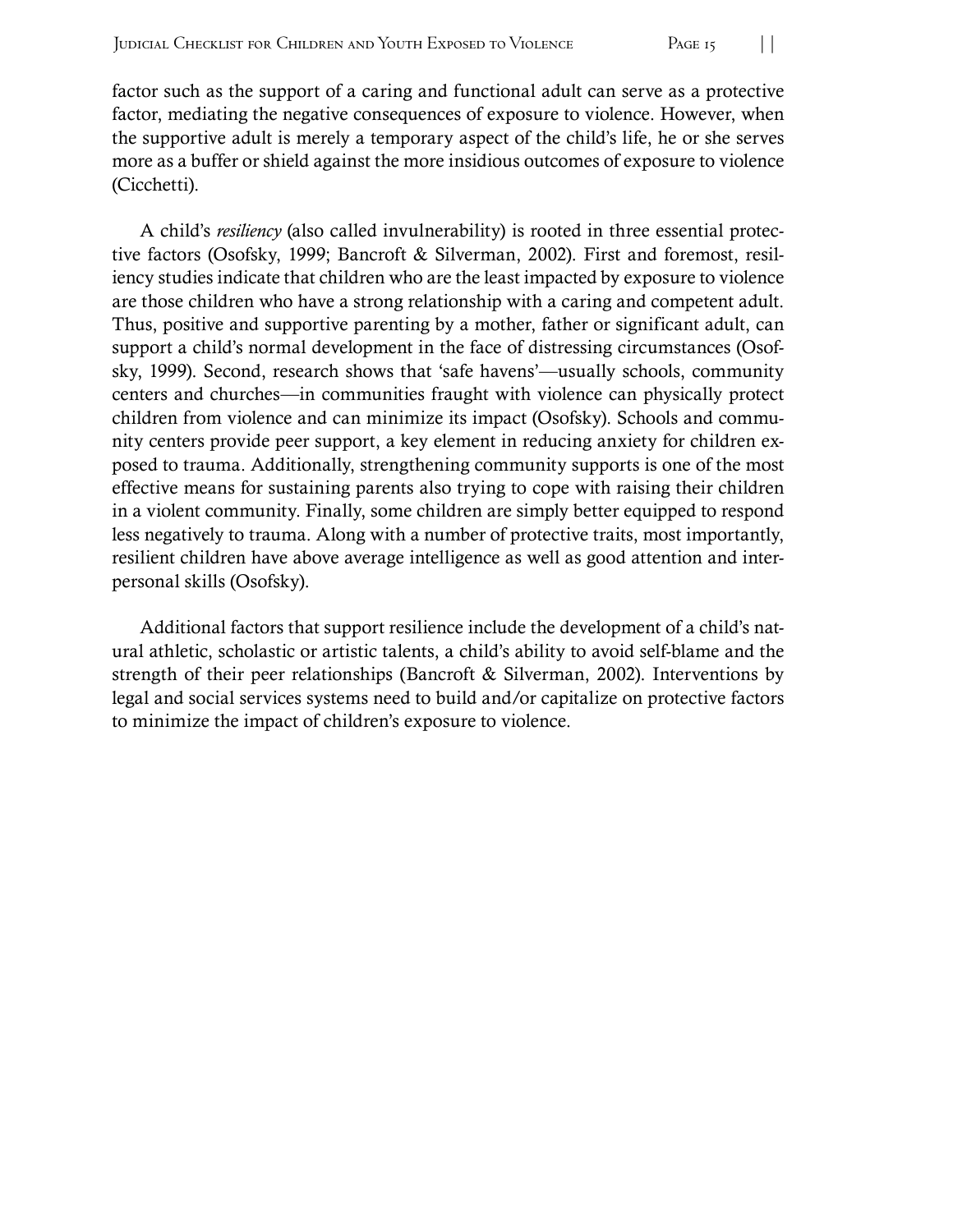# How Judges Can Respond to Children and Youth Exposed to Violence

Tumerous benchcards and checklists covering a range of topics are available to juvenile and family court judges.<sup>9</sup> Many cover discreet areas of the law or narrow topics specific to families in juvenile and family court. The Checklist for Children and Youth Exposed to Violence is different from these other tools because of the complexity and scope of children's exposure to violence. As such, the Checklist is intended to:

- $\bullet$  Increase awareness and knowledge among judges and practitioners about the types of violence to which children are exposed and the impact of such exposure.
- Assist judges in asking specific questions that will help identify and address children's exposure to violence.
- Expand options for judges wishing to address the causes and impact of violence in children's lives.
- Encourage judges and practitioners to seek further information about children's exposure to violence.
- $\bullet$  Suggest opportunities for advocacy and collaboration to develop and support effective community responses and interventions for children exposed to violence.
- Improve practice by professionals regarding children's exposure to violence by creating an expectation that lawyers and social workers will be prepared to report on and respond to these issues.

#### *Development of the Checklist for Children & Youth Exposed to Violence*

To ensure its practical application, the Checklist was developed with the input of juvenile and family court judges as well as professionals who have worked closely with children and youth exposed to violence. The Checklist was then piloted by a select group of judges from the Model Courts<sup>10</sup> who have extensive experience adjudicating cases involving children as well as field-testing and implementing judicial benchcards and checklist tools. The five participating judges had an average of 12.5 years on the bench and preside over an average of 370 juvenile-related cases each year. They represent various parts of the country with significant numbers of their caseloads involving children with abuse and neglect from large urban areas.

The piloting process involved both a written survey, a field-test period, and judicial interviews following the completion of the field test. Participating judges completed the survey upon receipt of the Checklist, prior to using it from the bench. The survey focused on the judge's initial response to the Checklist, requesting input about the specific questions and the judges' perceptions about the utility of such a tool. More specifically, the survey requested each judge's evaluation of the general structure and content of the Checklist, particularly with respect to its usefulness as a resource for the judiciary, practitioners and community partners. Judges were also asked by the survey for input regarding any information that should be included in the Checklist, omitted or modified.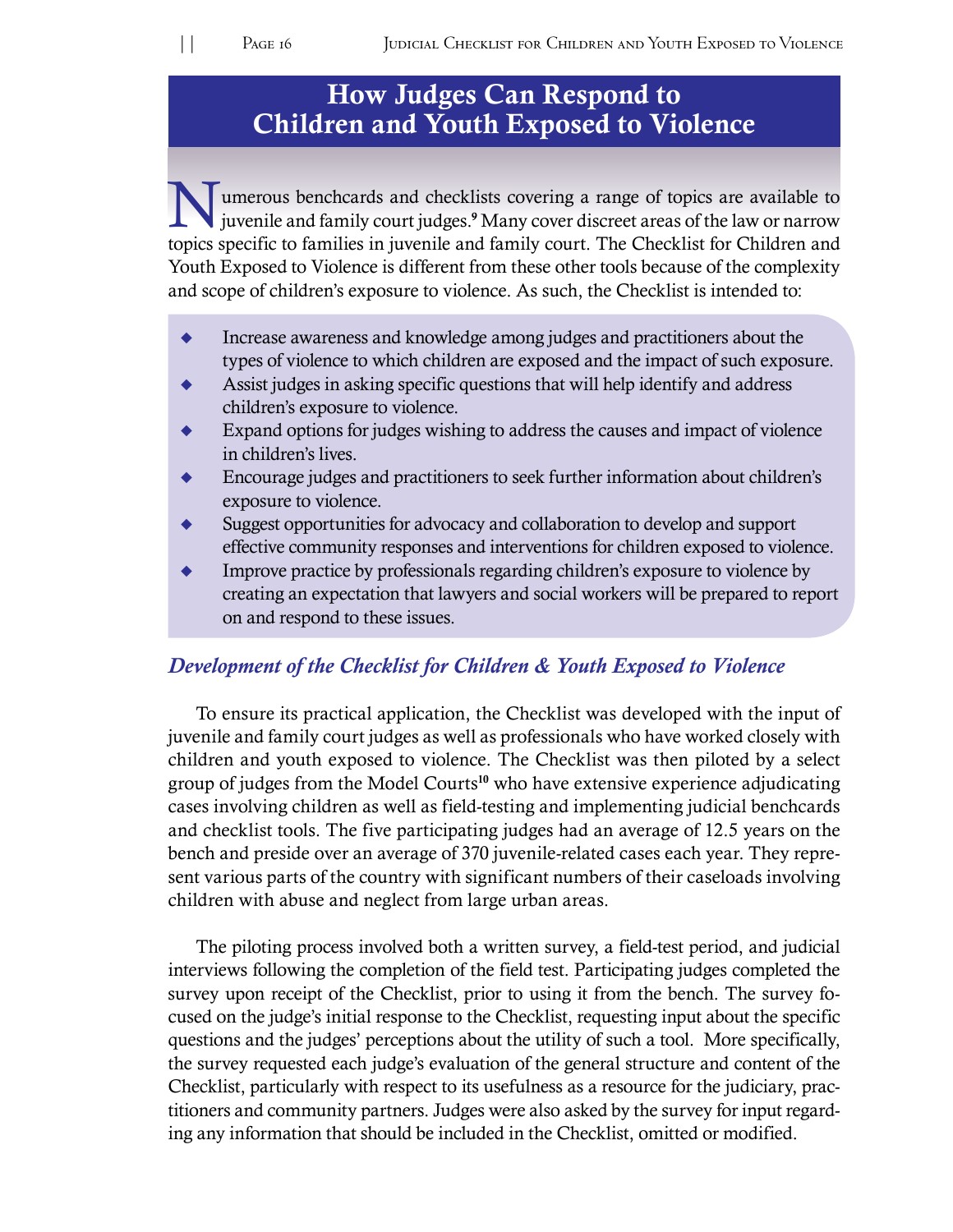

After completing the survey, participating judges 'field-tested' the Checklist from the bench by asking the questions during their juvenile-related hearings for approximately one month. Upon completion of the field-test, participating judges were individually interviewed over the telephone using a standard set of interview questions. The interview questions were similar to those of the survey, although more specifically geared towards the judges' actual experience using this tool. Was the Checklist helpful in identifying children's exposure to violence? If so, did the Checklist assist the judge in addressing the child's needs?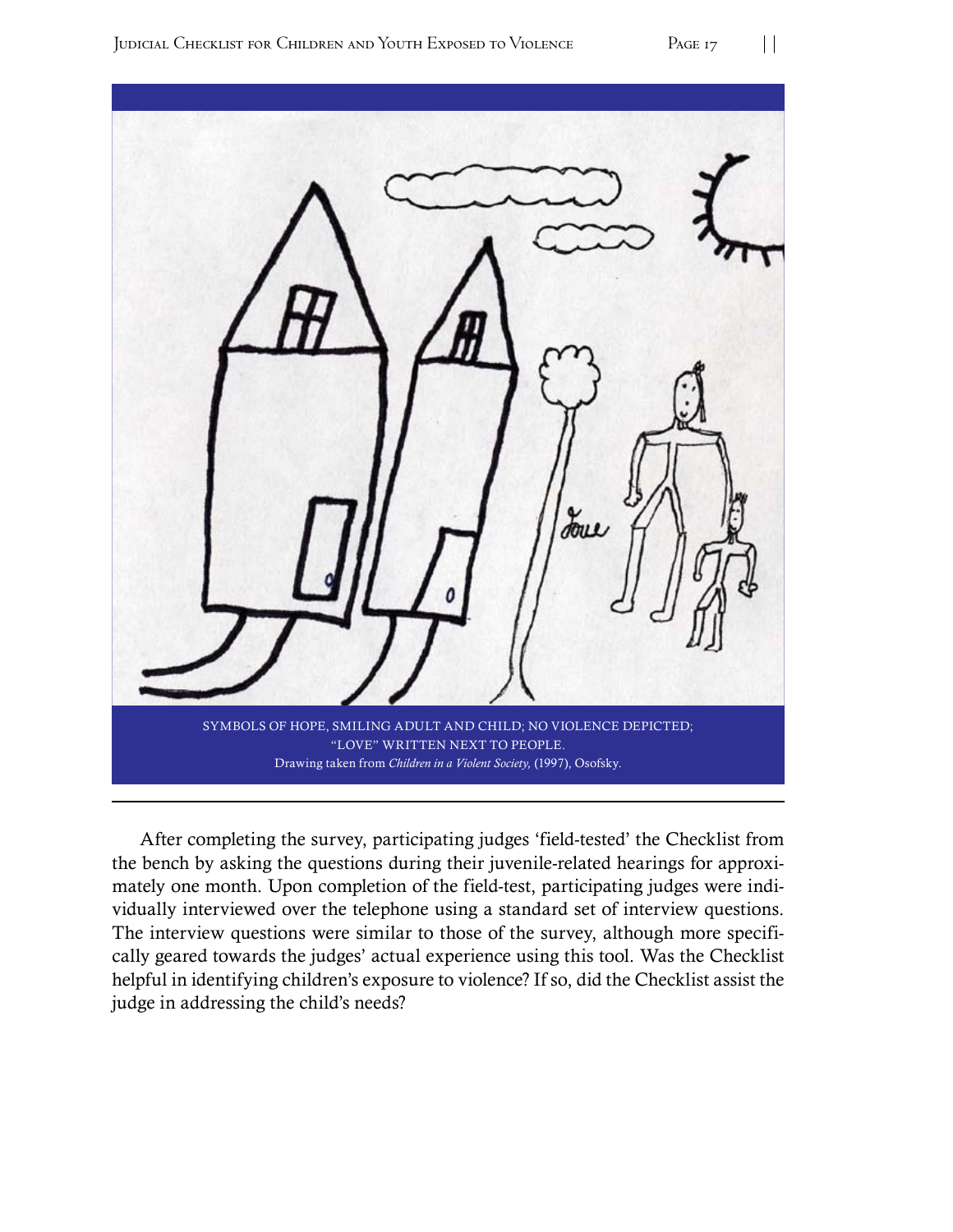#### *Judicial Feedback*

The thoughtful input by the judges who participated in the pilot project was instrumental in crafting a more useful and relevant tool. While none of the judges had used a checklist specifically addressing children's exposure to violence, all agreed that checklists were most useful when they met the following requirements:

- Serve as a reminder to inquire about certain topics or to ask certain questions.
- $\blacklozenge$  Aid in the decision-making process.
- Easy to refer to during a hearing.
- Visually pleasing and user-friendly.

Feedback from the judiciary cautioned that while thoroughness is important, long and detailed checklists intended to be used while on the bench are simply not practical. Thus, to ensure usability, some items were combined and shortened, but only when doing so did not compromise the level of specificity required to address this complex area. To further avoid bogging down the Checklist tool, questions that more specifically address domestic violence and community violence are provided as an additional resource in the following section.

Interestingly, although the Checklist was originally intended to focus specifically on abused and neglected children exposed to violence, pilot project judges recommended addressing a broader range of children, including children in delinquency court and of divorcing parents. In fact, one of the judges who field-tested the Checklist commented that while children's exposure to violence is likely to come up *at some point* in dependency court, it is much less likely to be raised in a delinquency proceeding where participants are less focused on the perpetrator's present or past experiences as a victim. The judge aptly stated that children in delinquency court face all, if not more, of the same risks for violence exposure as children in dependency court, and the information learned from asking the Checklist questions could be critical to determining a young person's treatment needs. Insight such as this was pivotal in developing the final Checklist as well as this accompanying *Technical Assistance Brief.* 

Based on past experience implementing checklist tools, pilot project judges agreed that, eventually, consistently asking questions about children's exposure to violence will create an expectation in their courtrooms that such information needs to be included in reports to the court. One judge has even decided to recommend that judicial review and permanency hearing reports contain a specific section related to exposure to violence. The judges who were interviewed felt it was important to heighten awareness and responsiveness to this issue. The pilot project judges also agreed that it was critical for the court and the social service system to respond holistically to children by taking into consideration their particular life circumstances as a context for their status as an abuse victim and/or perpetrator of a delinquent act.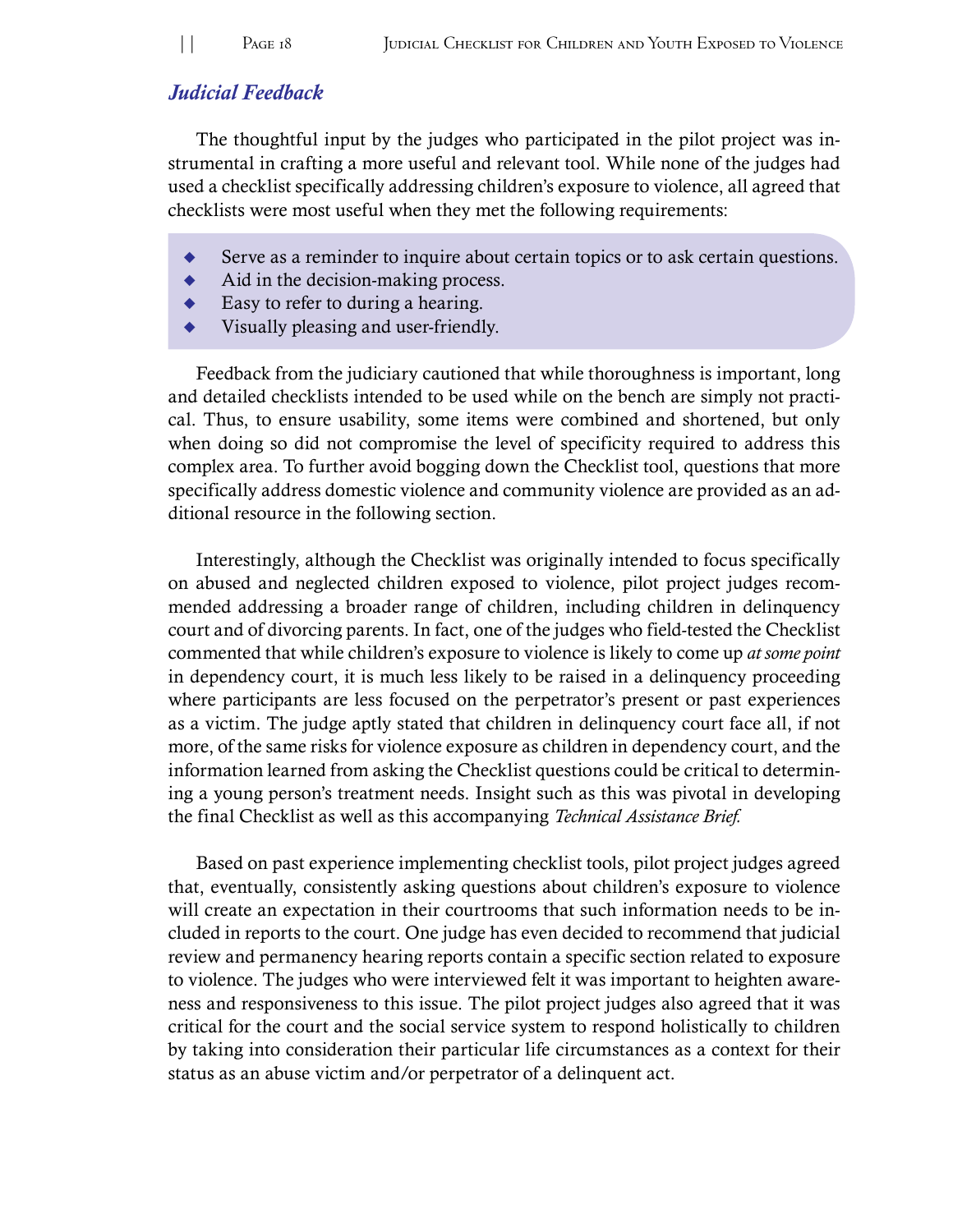# How to Implement the Checklist for Children and Youth Exposed to Violence: A Judicial Perspective

Judges who piloted the Checklist had varying opinions on the best way to use the Checklist. Most judges said that they would not read the questions verbatim, but would paraphrase or put the questions into their own words. Some judges found the Checklist useful as a reference tool and incorporated some of the questions into their general inquiry during the first few hearings of their juvenile or family court cases. Others preferred to have the Checklist on the bench with them during all hearings to serve as a trigger for asking particular questions depending on the issue at hand or type of hearing.

Most agreed that the Checklist would be particularly useful during the initial hearings of the case as well as during regular reviews. One judge commented that the Checklist would be useful when a child changes custody or placement to determine if there was violence exposure in the previous placement (i.e. violence by other teens in a group home would be important to know, even if the child in the case was not the direct victim) or concerns of violence exposure in the new placement. However, one of the pilot project judges raised concerns about violating parents' due process rights if the Checklist questions were asked prior to an adjudication of dependency, especially in those jurisdictions that demand proof of the dependency by 'clear and convincing evidence.' This judge opined that unlike checklists that address educational issues for children or the needs of infants and toddlers, the *Checklist for Children and Youth Exposed to Violence* delves into some issues that may impact the initial allegations or may create additional allegations. Each judge and jurisdiction will need to be mindful of these concerns and implement the checklist accordingly.

The judges who were interviewed agreed that once the Checklist was finalized and disseminated, they will attempt to implement the Checklist in all courtrooms dealing with children's issues. This might involve distributing the Checklist to all judges, courtroom attorneys and court staff with a specialized training about the issues addressed. Pilot project judges shared the hope that, subsequent to training and experience with the checklist, they will be able to rely on attorneys, social workers and case managers to ask the right questions prior to the hearing and to provide accurate information about children's exposure to violence.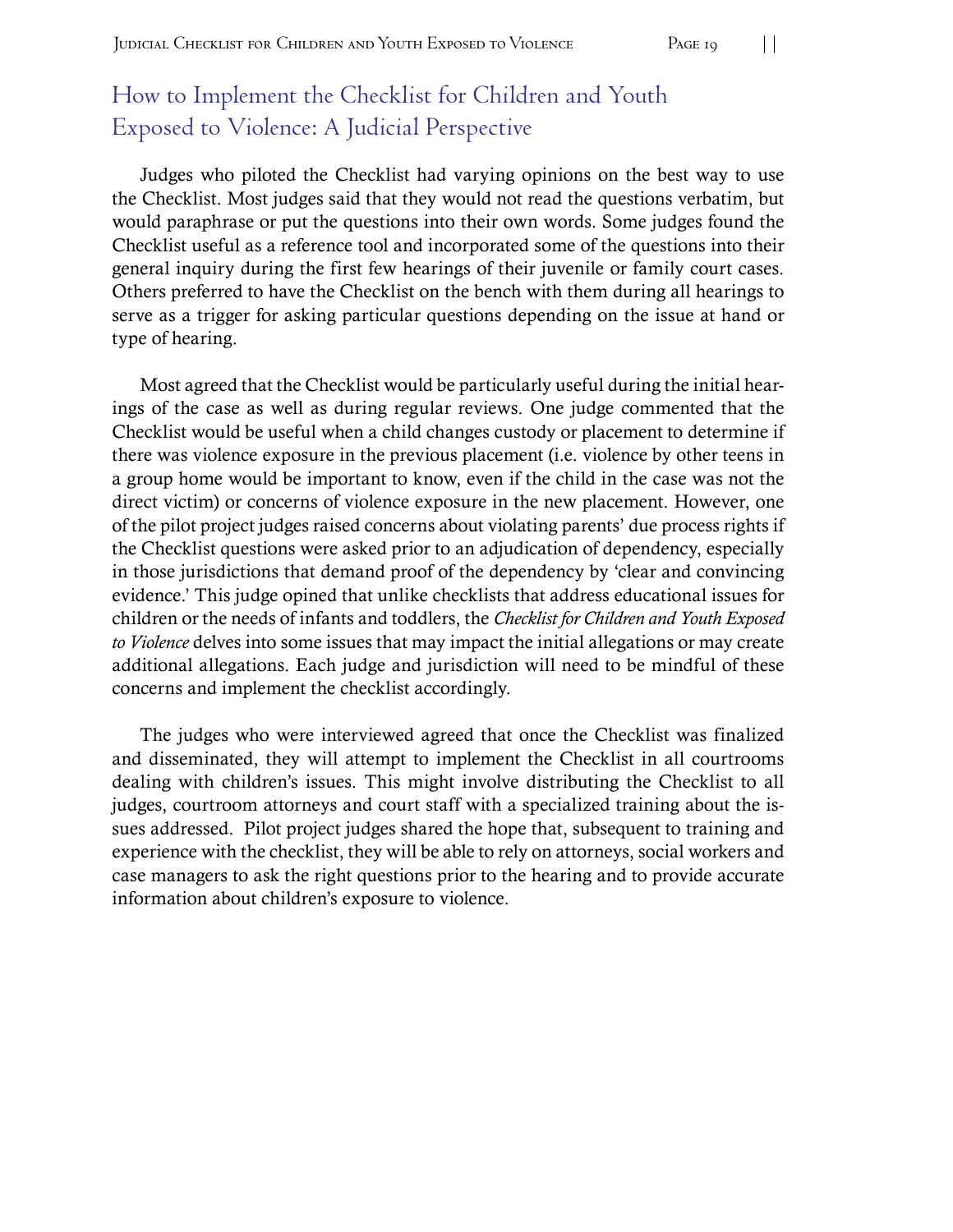# Community Responses to Children's Exposure to Violence

Effectively identifying and responding to children exposed to violence requires<br>a coordinated, collaborative, community-based and multidisciplinary approach that concurrently addresses prevention of violence as well as early identification and intervention (Wolfe & Jaffe, 1999; OJJDP, 2000). Programs should be evidence-based to the extent possible and must be both developmentally appropriate and culturally sensitive (Id.). Ongoing evaluation of child and family outcomes and program effectiveness must be integrated into the program design (Maze et al, 2005).

The Safe Start Initiative<sup>11</sup> sites were required to undertake a strategic, comprehensive and multi-level approach to identifying and addressing children's exposure to violence in their communities. It is the goal of the Safe Start Initiative, along with all who work with children and youth exposed to violence, that as these projects continue to grow and develop, early intervention and, ultimately, prevention of exposure to violence will be attained. Three of the eleven Safe Start Initiative sites are highlighted below to demonstrate the feasibility of designing and implementing a coordinated response to children's exposure to violence in homes and communities.

## CHATHAM COUNTY, North Carolina

*"Wherever and whenever children are present at a violent event, a coordinated community system responds to the needs of the child, so that every child has the opportunity to grow healthy and strong. Community agencies will change the way they work internally as well as how they work together to make this happen."* 

Built on existing partnerships serving young children and their families, the Chatham County Safe Start project strives to:

- Reduce the impact of witnessing violence on young children by creating, enhancing and expanding services.
- Reduce children's risk of exposure to violence by strengthening neighborhoods.
- Reduce the impact of violence on all young children by facilitating system integration and collaboration.
- $\bullet$  Develop a long-range marketing/fundraising plan that will result in supplementing and eventually replacing the OJJDP funds that support Safe Start.

Chatham County Safe Start is approaching children's exposure to violence on three levels. Recognizing that a trustworthy and supportive adult is critical to moderating the negative impact of witnessing violence, this project has recruited and trained neighborhood residents to act as 'safe havens.' The project is working with law enforcement to ensure that 'Family Responders' are available to provide an immediate on-site response by assessing children's exposure to violence and to work with the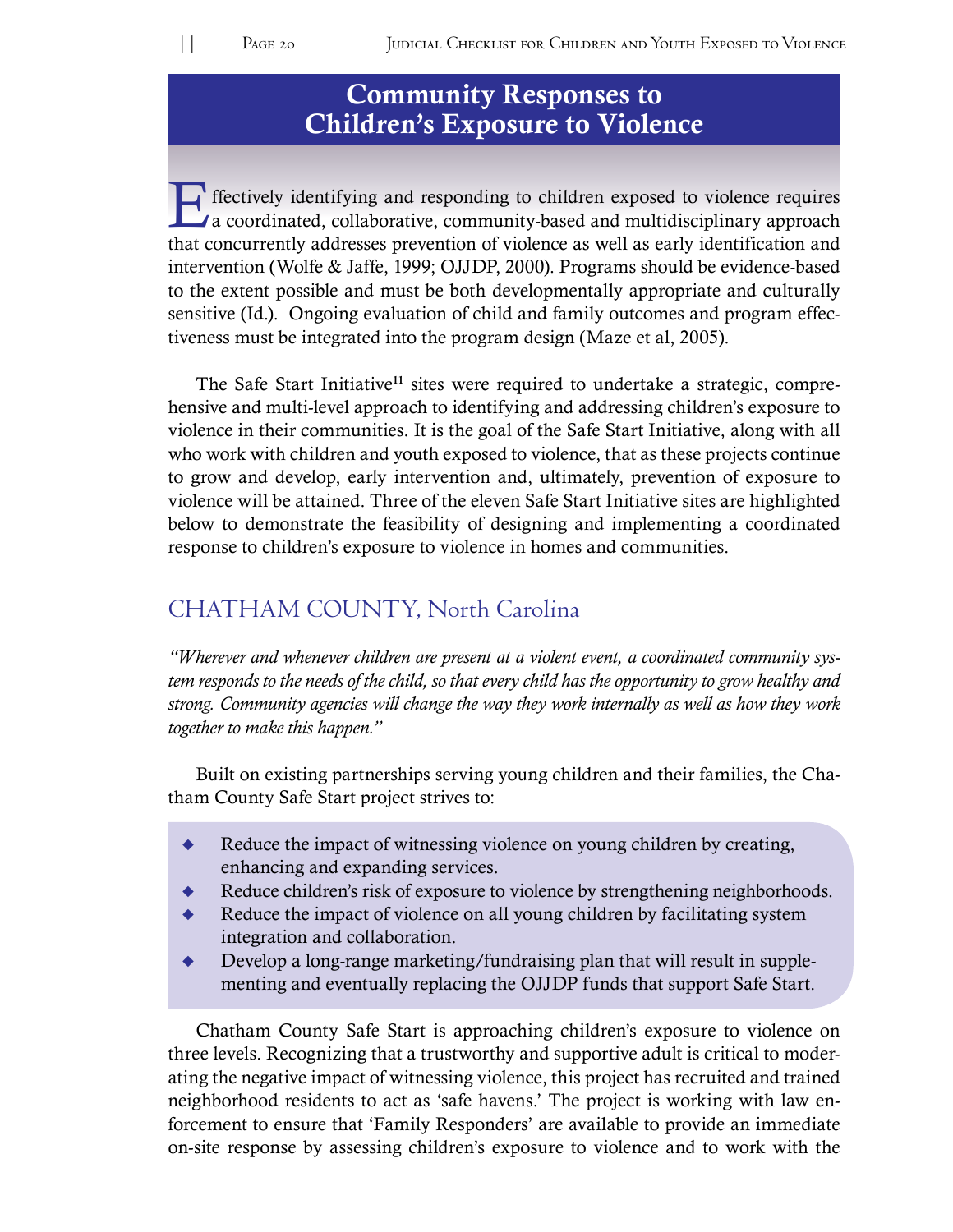family to develop a plan of action. Finally, the project is working with county agencies to develop a clear system of coordinated protocols that addresses the child protection system, the network of domestic violence service providers, law enforcement agencies as well as juvenile and other trial courts.

During the implementation phase of their project, the Chatham County Safe Start project developed a 'Service Coordination Protocol' to serve any child under the age of nine who may have been exposed to violence. Children may be referred from any individual or agency. A referral triggers a 'Screening for Services' by one of the project's services coordinators who completes an extensive screening form that includes a Traumatic Events Screening Inventory and a Symptoms Checklist. Depending on the outcome of the screening process, the project staff coordinates services that will best meet the child's unique needs by linking the child and family to available community services and resources.

The Chatham County Safe Start site is currently piloting a two-day a week child care program for 10 weeks serving children whose parents are in criminal or domestic court during the summer of 2006. The project has contracted with an attorney to develop a strategic plan for incorporating the improvements made in serving children exposed to violence into juvenile court.

> *For more information about Chatham County Safe Start visit www.chathamkids.org.*

# PINELLAS COUNTY, Florida

*"Pinellas Safe Start seeks to prevent and reduce the impact of violence on young children and their families by enhancing and integrating the supports and services offered by community providers, agencies and institutions and by creating a community culture of keeping children valued, cared for and safe."* 

Driven by the motto "Children Reflect What They See," Pinellas Safe Start represents a large coalition of children's organizations as well as government, private and business volunteers working together to prevent and reduce the impact of violence on young children. The project strives to:

- Build upon/enhance community strengths.
- $\blacklozenge$  Use information, data, evaluation and technology to support planning, service delivery and system improvement.
- $\bullet$  Sustain increased capacity through changes in policy, practice and funding.
- $\bullet$  Seize opportunities that are likely to lead to sustainability.
- Adjust plans and activities to respond to challenges.

In order to fulfill these goals, Pinellas Safe Start focuses on increasing access to services for young children exposed to or at high risk of exposure to violence. The project also is engaged in improving the quality and delivery of these services to the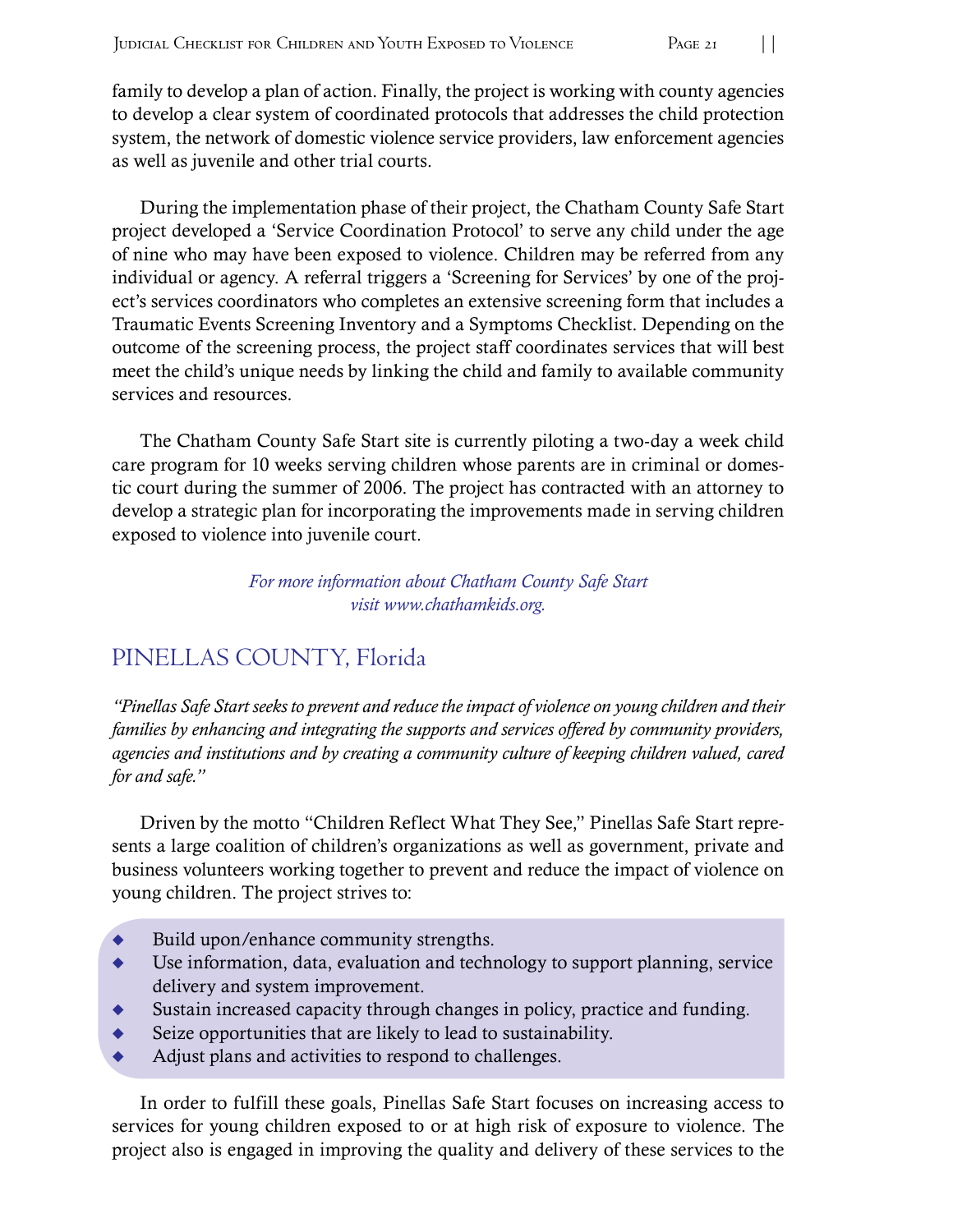population of focus as well as their caregivers. Young children and their families are able to be a part of the Pinellas Safe Start spectrum at any point of entry in the countywide social services system already working with children and families. The overreaching goal of the project is to prevent and reduce the impact of violence on young children and their caregivers by facilitating positive change on a system level, at the point of service and in the community at large.

During the past five years, Pinellas Safe Start has met many of its original goals. For example, the project designed, funded and implemented the Safe Start Partnership Center (SSPC), which is a service delivery program that offers systematic screening, identification, parent education, referral, assessment and short-term intensive family services for children birth to six years-old and their families. The SSPC also provides training and community education and consultation to other community agencies about children's exposure to violence. Among its many accomplishments, Pinellas Safe Start has also:

- Implemented systematic screening for children's exposure to violence within the county wide child care system.
- $\bullet$  Collaborated with the Domestic Violence Task Force to pilot a batterer education program in the county jail enhanced with information about children's exposure to violence. A workshop about children's exposure to violence is also provided to women in a separate jail program.
- $\bullet$  Facilitated working agreements between domestic violence and child protection agencies to improve service coordination for families impacted by domestic violence when children are involved.
- $\bullet$  Produced presentation materials, including a video and PSA's for community education and developed partnerships with sponsors, such as the Tampa Bay Devil Rays, to promote public awareness.
- Adapted children's exposure to violence referral questions into the Tampa Bay Information Network client profile/assessment database in order to pilot the utility of a web-based system for automation of referrals within SSPC and community agencies.

As federal funding winds down, Pinellas Safe Start's lead agency, the Juvenile Welfare Board, has committed to being the primary source of continuation funding to transition the project's three models of direct services to children: the Safe Start Partnership Center, the Safe Start Consultant in Coordinated Child Care Special Children's Services Department and the Clearwater Child Development-Community Policing Program. Plans are also in place to continue promoting collaboration and coordination of policy and resources related to children's exposure to violence. Finally, Pinellas Safe Start expects to continue, expand and sustain training efforts to ensure providers are better equipped to identify and appropriately respond to children exposed to violence.

> *For more information about Pinellas Safe Start visit www.pinellassafestart.org.*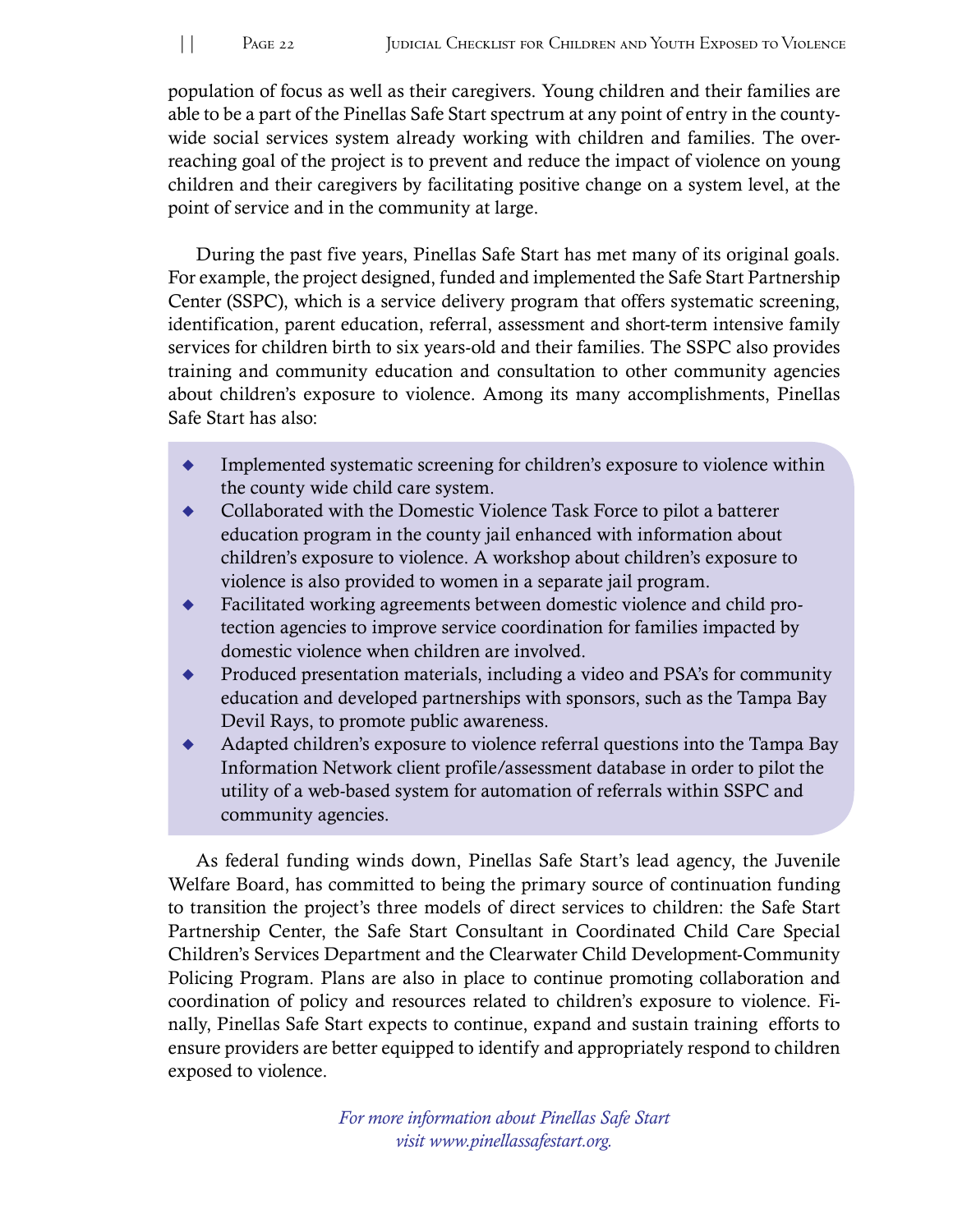# ROCHESTER, New York

*"To be a national model of collaboration among public and private sectors that identify and provide services to children and their families and be outcome-driven. The multifaceted approach will include systems and policy change, direct service, changing community norms, increased safety in neighborhoods, childcare settings, schools and homes."* 

The Rochester Safe Start site aims to:

- $\ddot{\bullet}$ Increase system efficiency and humane response to children exposed to violence.
- $\ddot{\bullet}$ Directly reduce the impact of violence on young children and their families.
- $\ddot{\bullet}$ Change community norms about exposure of children to violence.
- $\ddot{\bullet}$ Build on existing partnerships, develop the Safe Start Collaborative to carry out strategic planning, evaluation, technical assistance and service delivery.
- $\blacklozenge$ Strengthen community capacity through evaluation and technical assistance.

In Rochester, the project is focused on four main strategies. First, the Rochester site endeavors to give policy a place to get immediate help for young children who are victims or witnesses of violence through their SAFE kids collaboration with the local police department. Second, the project supports families with young children involved in the court process by providing Child in Court Advocates and expanding the availability of supervised visitation. Third, the Rochester project strives to increase the quality of early childhood programming with mentors who are equipped to focus their efforts on children exposed to violence. Fourth, the project seeks to respond to young children exposed to domestic violence across systems by training those who work with families and children on the impact of domestic violence and offer ways to respond. Finally, Rochester Safe Start is determined to change community norms to recognize and respond to young children exposed to violence through a public awareness campaign targeted at high-crime neighborhoods.

Rochester Safe Start is a partnership of:

- $\ddot{\bullet}$ The Monroe County Health Department, which receives the grant and is responsible for hiring.
- $\ddot{\bullet}$ The Children's Institute, which houses operations, planning and evaluation activities.
- $\bullet$  The Collaborative Council, the decision-making body which is composed of 22 administrators from major systems involved in promoting children's safety and healthy development.
- $\blacklozenge$ Work groups, design teams and implementation teams which involve supervisory and front-line staff.

*For more information about Rochester Safe Start visit www.childrensinstitute.org.*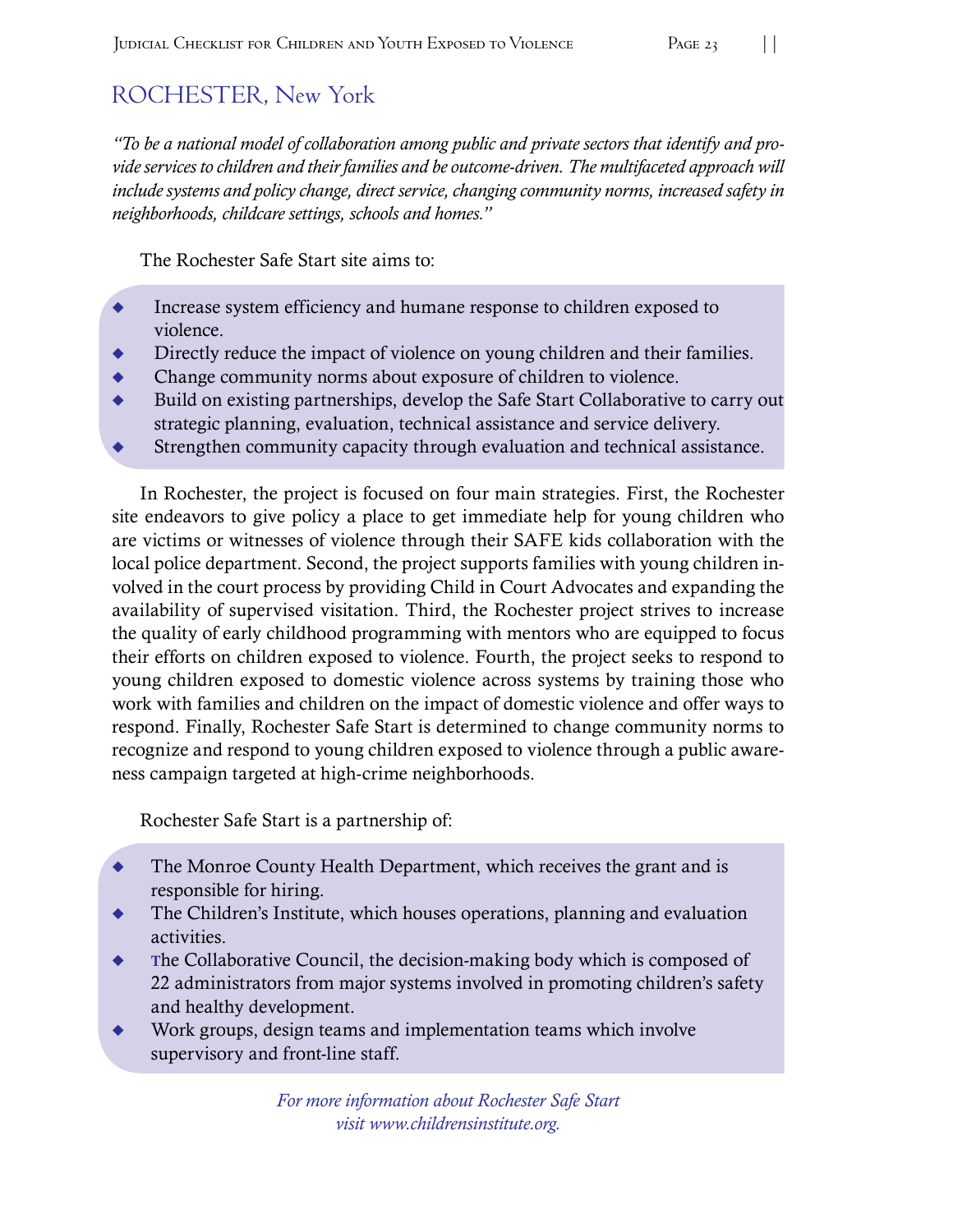#### Safe From the Start: Taking Action for Children Exposed to Violence (OJJDP, 2000; OJJDP, 2004)

In 1999, the U.S. Department of Justice and the U.S. Department of Health and Human Services brought together practitioners and policymakers for a national summit on children's exposure to violence. The goal of the summit was to create a national blueprint for action that would include a multidisciplinary continuum of prevention, intervention and accountability. The action plan outlined eight principles intended to address children's exposure to violence:

- *1. Work together* across programs and disciplines in a coordinated and supportive manner.
- 2. *Begin earlier* by focusing prevention and supportive services on young children and families who are 'at-risk.'
- *3. Think developmentally* about intervention, prevention and service delivery.
- 4. Make mothers safe to keep children safe because their interests and needs often intersect.
- *5. Enforce the law* thereby requiring perpetrators to be accountable for their actions.
- *6. Make adequate resources* available through coordination, creativity and innovation.
- 7. *Work from a sound knowledge base* by ensuring services are evaluated for their effectiveness.
- *8. Create a culture of nonviolence* on an individual, family and community level.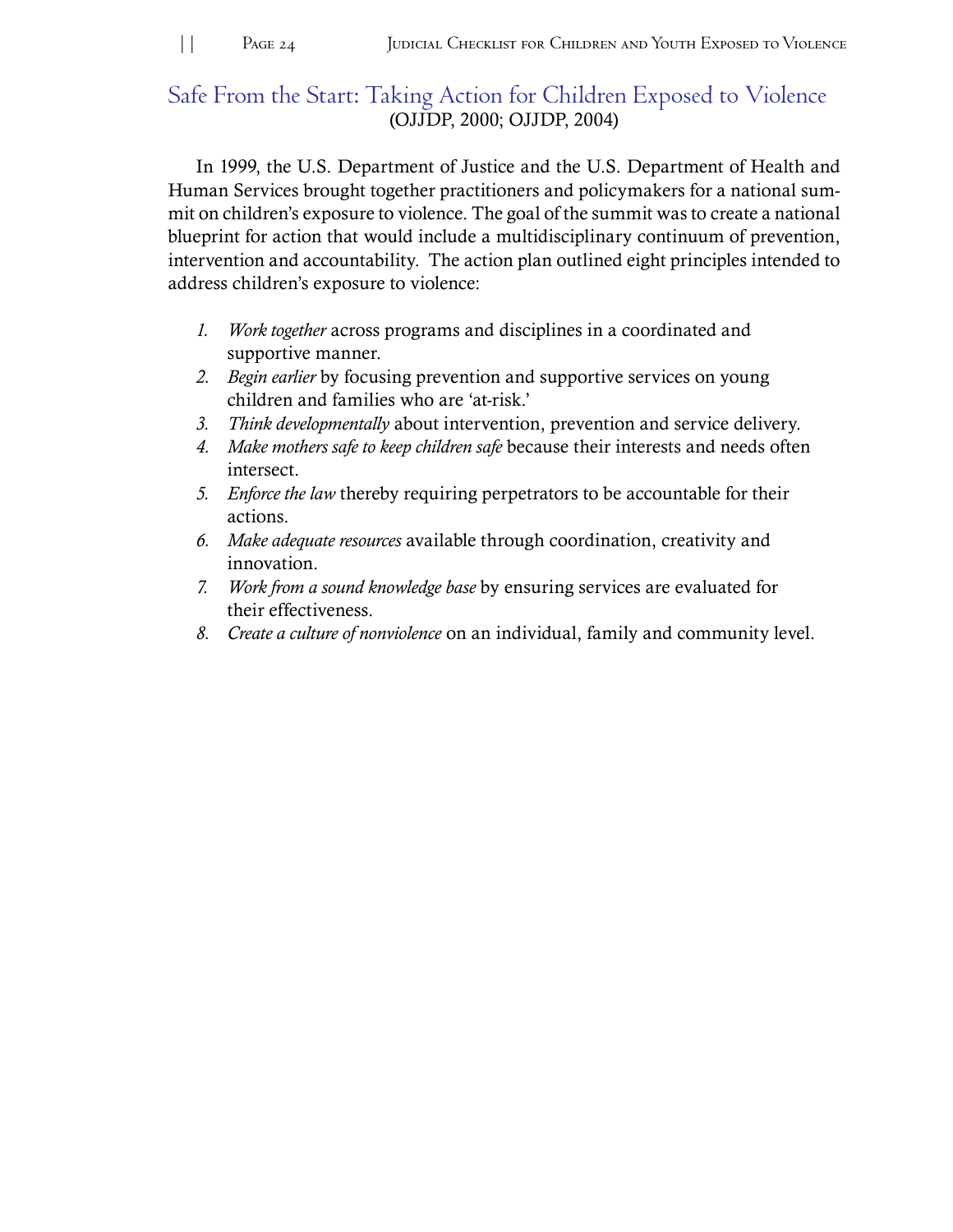# REFERENCES

American Bar Association Steering Committee on the Unmet Legal Needs of Children. (2001). Children exposed to domestic violence. In *America's Children Still at Risk: A Report* of the Steering Committee on the Unmet Legal Needs of Children. American Bar Association.

American Bar Association Steering Committee on the Unmet Legal Needs of Children. (In press). Checklist for child protection cases involving domestic violence. In *Children's Exposure to Domestic Violence: A Guide to Research and Resources.* National Council of Juvenile & Family Court Judges, Permanency Planning for Children Department.

Bancroft, L. & Silverman, J. (2002). *The batterer as parent: Addressing the impact of domestic violence on family dynamics*. Thousand Oaks: Sage Publications, Inc.

Carter, L.S., Weithhorn, L.A. & Behrman, R.E. (1999). Domestic violence and children: Analysis and recommendations. *The Future of Children*, 9(3): 4-20.

Cicchetti, D. (1989). How research on child maltreatment has informed the study of child development: Perspectives from developmental psychopathology. In *Child maltreatment: Theory and research on the causes and consequences of child abuse and neglect.* London: Cambridge University Press, 377-431.

Edleson, J.L. (1999). The overlap between child maltreatment and woman battering. *Violence Against Women*, 5: 134-154.

Edleson, J.L. (2004). Should childhood exposure to adult domestic violence be defined as child maltreatment under the law? In *Protecting children from domestic violence: Strategies for community intervention*. P.G. Jaffe, L.L. Baker and A.J. Cunningham, eds. New York: Guilford Press.

Fantuzzo, J.W. & Mohr, W.K. (Winter 1999). Prevalence and effects of child exposure to domestic violence. *The Future of Children*, 9(3): 21-32.

Fick, A.C., Osofsky, J.D. & Lewis, M.L. (1997). Perceptions of violence: Children, parents and police officers. In *Children in a Violent Society*. J.D. Osofsky, ed. New York: Guilford Press.

Groves, B.M. & Zuckerman, B. (1997). Interventions with parents and caregivers of children who are exposed to violence. In *Children in a Violent Society*. J.D. Osofsky, ed. New York: Guilford Press.

Holden, G.W., Geffner, R. & Jouriles, E.W. Eds. (1998). *Children exposed to marital violence: Theory, research and applied issues.* Washington, D.C.: American Psychological Association.

Jenkins, E.J. & Bell, C.C. (1997). Exposure and response to community violence among children and adolescents. In *Children in a Violent Society*. J.D. Osofsky, ed. New York: Guilford Press.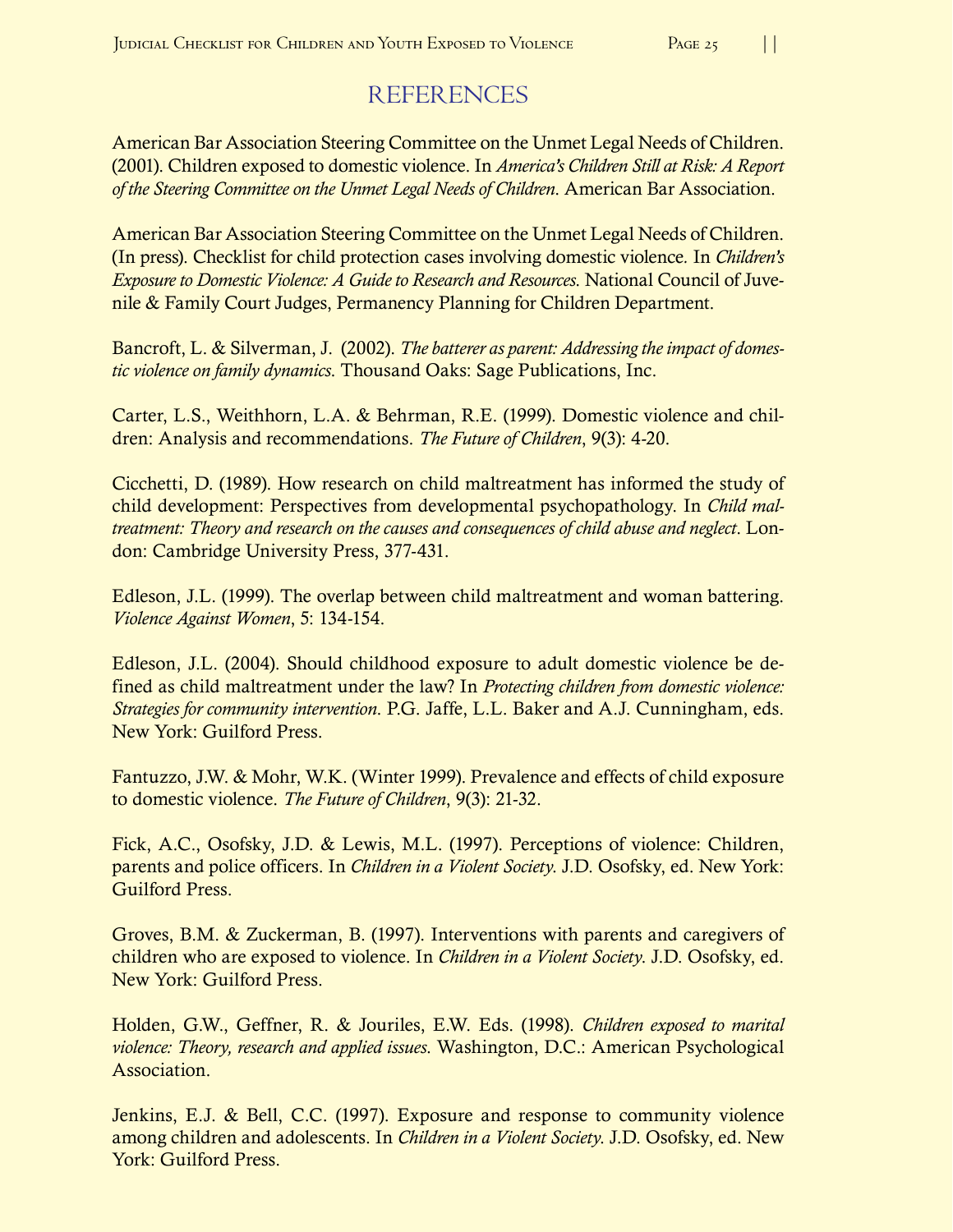Kracke, K. (April 2001). Children's exposure to violence: The Safe Start Initiative. *OJJDP Fact Sheet*. U.S. Department of Justice, Office of Juvenile Justice Programs, Office of Juvenile Justice and Delinquency Prevention.

Marans, S. & Adelman, A. (1997). Experiencing violence in a developmental context. In *Children in a Violent Society*. J.D. Osofsky, ed. New York: Guilford Press.

Lewis, M.L., Osofsky, J.D. & Moore, M. (1997). Violent cities, violent streets: Children draw their neighborhoods. In *Children in a Violent Society*. J.D. Osofsky, ed. New York: Guilford Press.

Maze, C., Aaron, S. & Lederman, C. (April 2005). Domestic Violence Advocacy in Dependency Court: The Miami-Dade Dependency Court Intervention Program for Family Violence Handbook. *Technical Assistance Bulletin, Volume IX*. National Council of Juvenile and Family Court Judges, Permanency Planning for Children Department.

Maze, C. (February 2004). Safe Mothers, Safe Children: The Dependency Court Intervention Program for Family Violence. *Child Law Practice*, 22(12): 185-194.

Maze, C., Klein, S. & Lederman, C. (Fall 2003). The Use of Domestic Violence Advocates in Juvenile Court: Lessons from the Dependency Court Intervention Program for Family Violence. Juvenile and Family Court Journal.

National Institute of Justice and Centers for Disease Control and Prevention (NIJ and CDC). (July 2000). *National Violence Against Women Survey*.

Office of Juvenile Justice and Delinquency Prevention (OJJDP). (2000). *Safe from the start: Taking action on children exposed to violence. Summary.* Washington, DC: U.S. Department of Justice, Office of Justice Programs, Office of Juvenile Justice and Delinquency Prevention.

Office of Juvenile Justice and Delinquency Prevention (OJJDP). (March 2004). *Children exposed to violence: A research review.* Washington, DC: U.S. Department of Justice, Office of Justice Programs, Office of Juvenile Justice and Delinquency Prevention.

Osofsky, J.D. (1997). Children and youth violence: An overview of the issue. In *Chil*dren in a Violent Society. J.D. Osofsky, ed. New York: Guilford Press.

Osofsky, J.D. (September 1995). The effects of exposure to violence on young children. *American Psychologist* 50(9): 782-788.

Osofsky, J.D. (Winter 1999). The impact of violence on children. *The Future of Children*,  $9(3)$ : 33-49.

Osofsky, J.D. (2003). Prevalence of children's exposure to domestic violence and child maltreatment: Implications for prevention and intervention. *Clinical Child and Family Psychology Review* 6(3): 161-170.